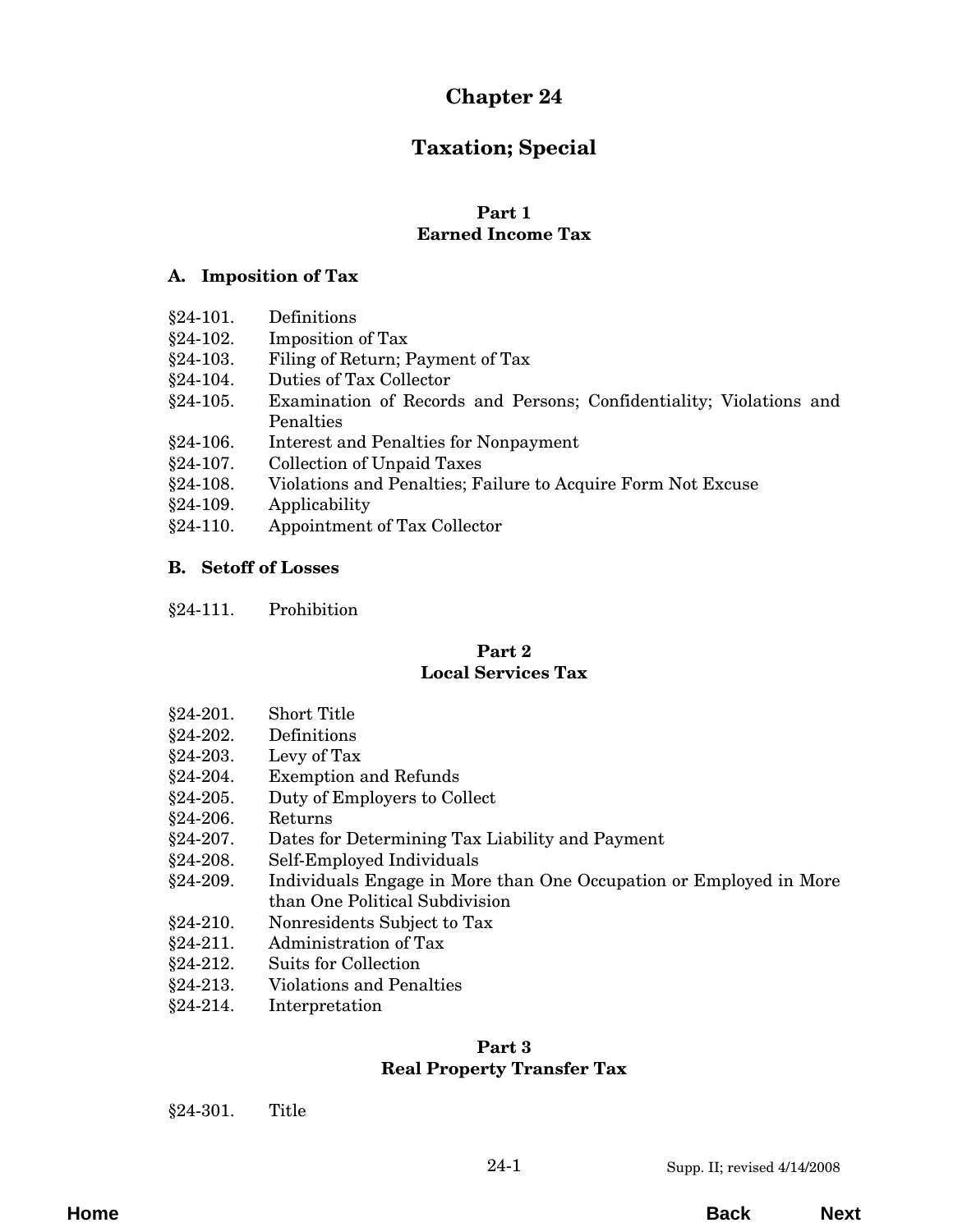- [§24-302. Legislative Authority](#page-16-0)
- §24-303. Definitions
- [§24-304. Payment of Tax; Evidence of Payment; Intent; Interest](#page-18-0)
- §24-305. Exempt Parties
- [§24-306. Excluded Transactions](#page-19-0)
- [§24-307. Transfers Between Associations or Corporations and Members Thereof](#page-21-0)
- [§24-308. Acquired Companies](#page-22-0)
- §24-309. Credits Against Tax
- §24-310. Extension of Leases
- §24-311. Proceeds of Judicial Sale
- [§24-312. Duties of Recorder of Deeds](#page-23-0)
- §24-313. Statement of Value
- §24-314. Civil Penalties
- §24-315. Unpaid Taxes to Become Lien
- [§24-316. Enforcement and Collection of Taxes](#page-24-0)
- [§24-317. Refunds](#page-25-0)

## **Part 4 Delinquent Taxes**

- §24-401. Definitions
- [§24-402. Issuance of Permit Restricted](#page-26-0)
- §24-403. Exceptions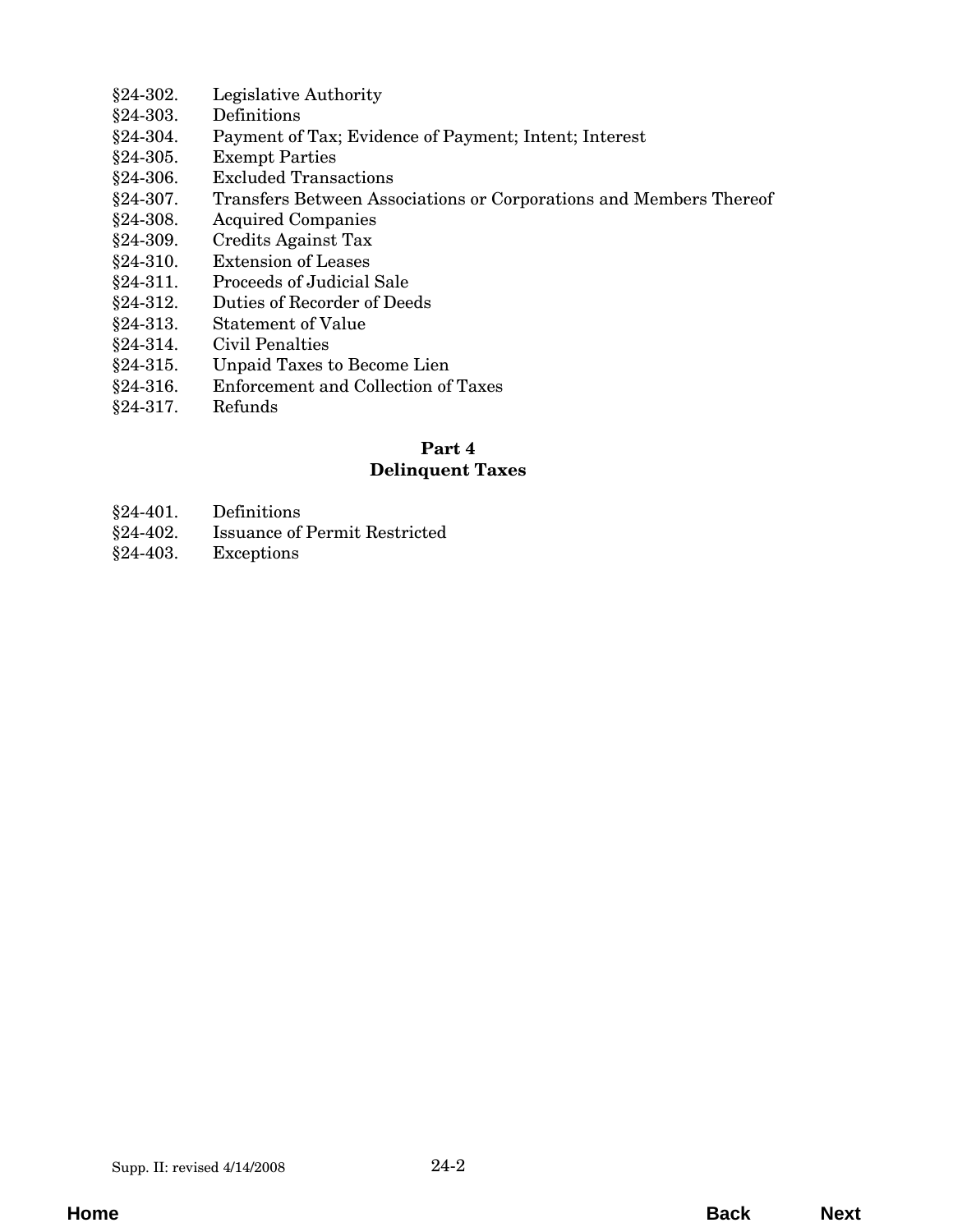#### **Part 1**

#### **Earned Income Tax**

#### <span id="page-2-0"></span>**A. Imposition of Tax**

#### **§24-101. Definitions**.

1. The following words, when used in this Part, shall have the meanings ascribed to them in this Section, except where the context clearly indicates or requires a different meaning:

*Association* - a partnership, limited partnership or any other form of unincorporated enterprise, owned by two or more persons.

*Business* - an enterprise, activity, profession or undertaking of any nature conducted for profit or ordinarily conducted for profit, whether by an individual, copartnership, association or any other entity.

*Corporation* - a corporation or joint-stock association organized under the laws of the United States, the Commonwealth of Pennsylvania, or any other state, territory or foreign country or dependency.

*Employer* - an individual, copartnership, association, corporation, governmental body or unit or agency, or any other entity, who or that employs one or more persons on a salary, wage, commission or other compensation basis.

*Net profits* - the net gain from the operation of a business, profession or enterprise, after provision for all costs and expenses incurred in the conduct thereof, either paid or accrued in accordance with the accounting system used, and without deduction of taxes based on income.

*Nonresident* - an individual, copartnership, association or other entity domiciled outside the Borough of Clarks Green.

*Person* - Every natural person, copartnership, fiduciary or association. Whenever used in any clause prescribing and imposing a penalty, the term "person," as applied to an association, shall mean the partners or members thereof, and, as applied to corporations, the officers thereof.

*Resident* - an individual, copartnership, association or other entity domiciled in the Borough of Clarks Green.

*Taxpayer* - a person, whether an individual, copartnership, association or any other entity, required hereunder to file a return of earnings or net profits, or to pay a tax thereon.

2. The singular shall include the plural, and the masculine shall include the feminine and the neuter.

(*Ord. 4-1949*, 11/30/1949)

#### **§24-102. Imposition of Tax**.

1. An annual tax for general revenue purposes of 1% is hereby levied and imposed on: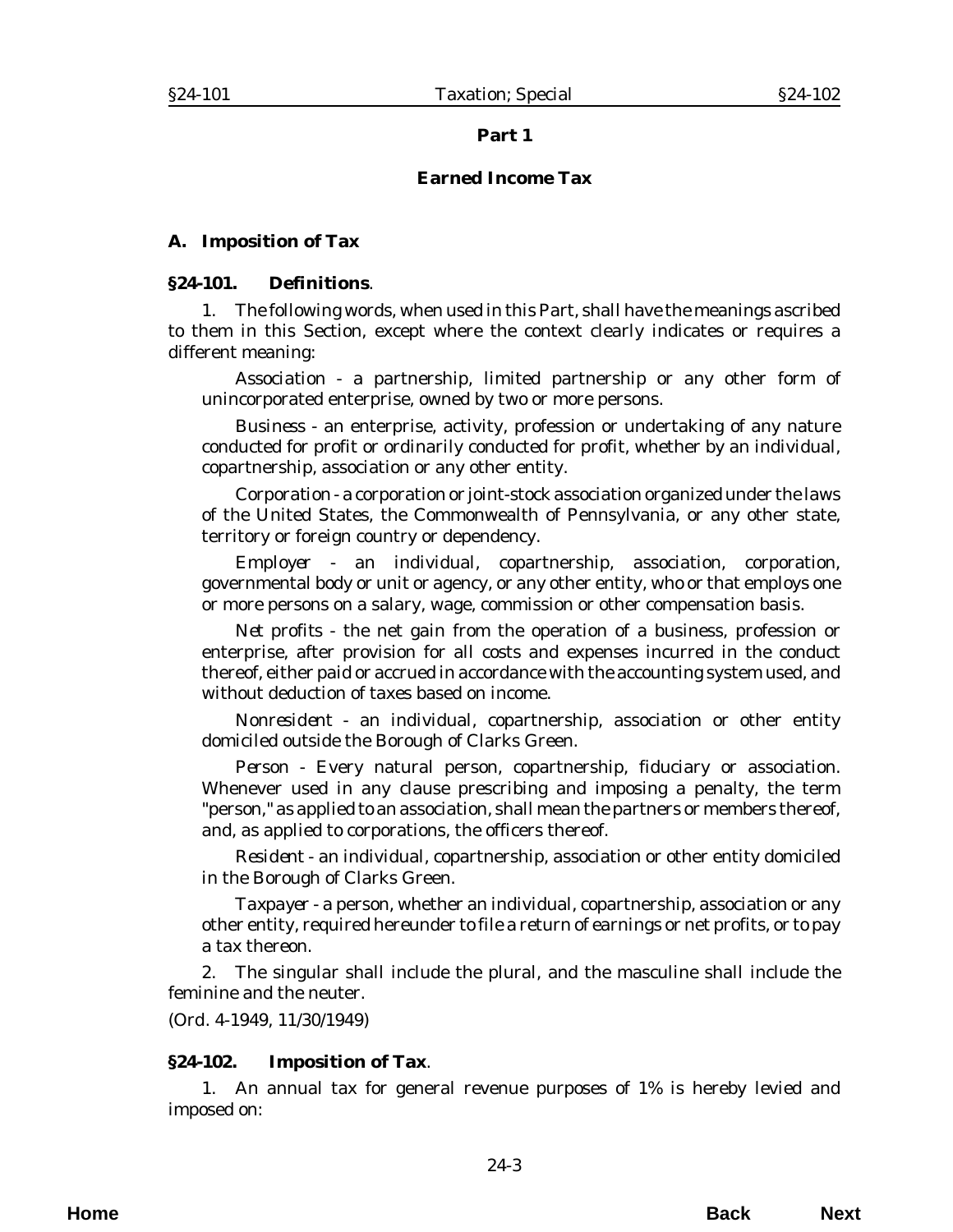<span id="page-3-0"></span>A. Salaries, wages, commissions and other compensation earned on and after January 1, 1950, by residents of Clarks Green.

B. Salaries, wages, commissions and other compensation earned on and after January 1, 1950, by nonresidents of Clarks Green for work done or services performed or rendered in Clarks Green.

C. The net profits earned on and after January 1, 1950, of businesses, professions or other activities conducted by such residents.

D. The net profits earned on and after January 1, 1950, of businesses, professions or other activities conducted in Clarks Green by nonresidents.

2. The taxes levied under subsections .1.A and .B herein shall relate to and be imposed upon salaries, wages, commissions and other compensation paid by an employer or on his behalf to any person who is employed by or renders services to him.

3. The taxes levied under subsections .1.C and .D herein shall relate to and be imposed on: the net profits of any business, profession or enterprise carried on by any person, owner or proprietor, either individually or in association with some other person or persons.

4. Said tax shall first be levied, collected and paid with respect to the salaries, wages, commissions and other compensation earned on and after January 1, 1950, and with respect to the net profits of businesses, professions or other activities, earned on and after January 1, 1950.

(*Ord. 4-1949*, 11/30/1949; as amended by *Ord. 3-1989*, 10/9/1989, §108-2)

#### **§24-103. Filing of Return; Payment of Tax**.

1. Each person whose earnings or profits are subject to the tax imposed by this Part shall, on or before April 15, 1950, make and file with the Borough Tax Collector, a return on a form furnished by or obtainable from the Borough Tax Collector, setting forth the aggregate amount of salaries, wages, commissions and other compensation or net profits earned by him during the period beginning January 1, 1950, and ending March 31, 1950, and subject to said tax, together with such other pertinent information as the Borough Tax Collector may require, and shall make and file with the Borough Tax Collector a similar return within 15 days after the expiration of each 3-month period thereafter during each year; such returns shall also show the amount of the tax imposed by this Part on such earnings and profits.

2. The person making the return shall, at the time of filing thereof, pay to said Borough Tax Collector the amount of tax shown as due thereon.

(*Ord. 4-1949*, 11/30/1949)

#### **§24-104. Duties of Tax Collector**.

It shall be the duty of the Tax Collector of the Borough of Clarks Green to collect and receive the tax imposed by this Part. It shall also be the duty of the Tax Collector, in addition to keeping the records now required by law or ordinance, to keep a record showing the amount received by him from each taxpayer and the date of such receipt. Immediately upon payment by any taxpayer of the tax imposed by this Part, the Borough Tax Collector shall furnish such taxpayer with a receipt for such tax in duplicate, showing the amount paid and the period covered by the payment.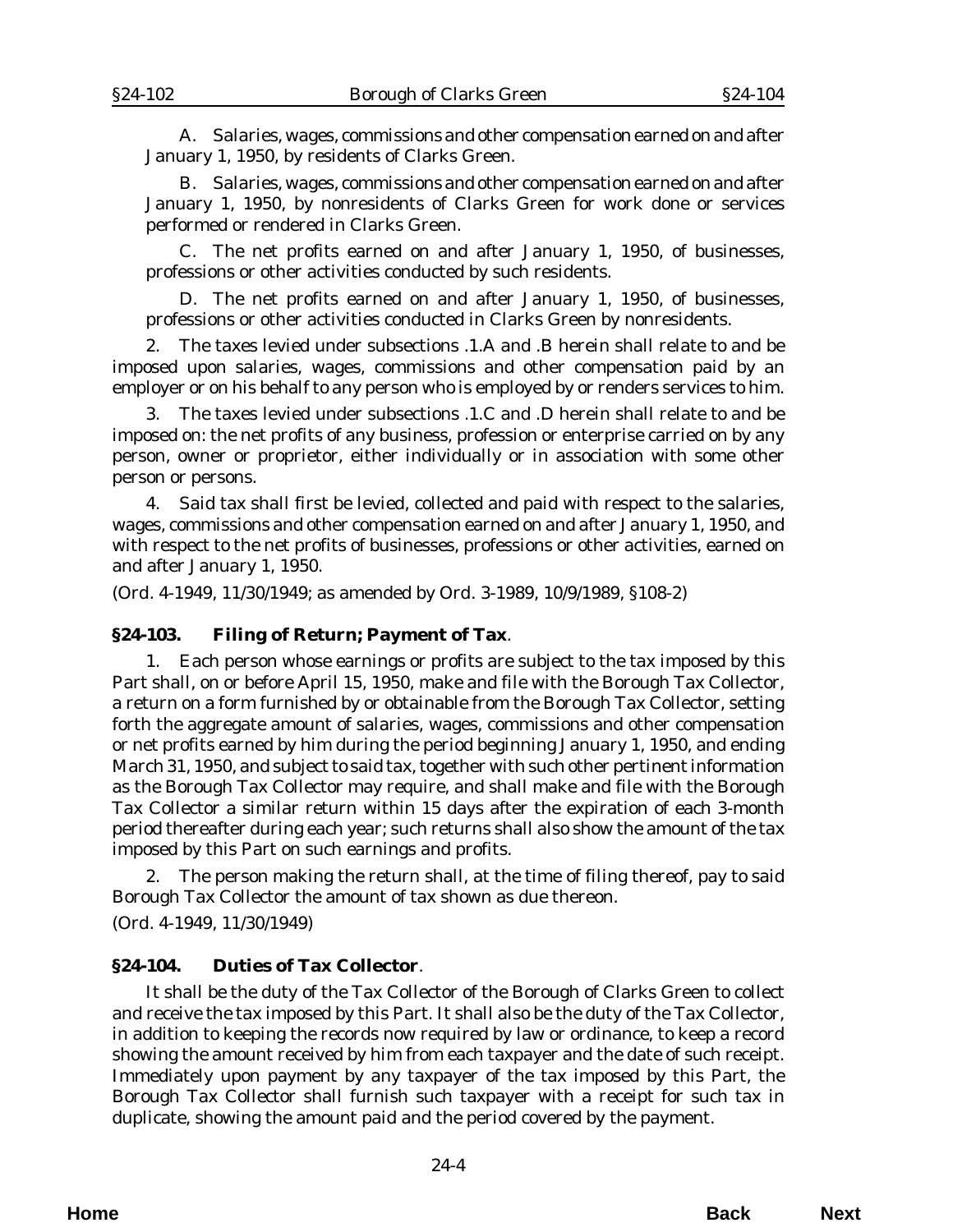<span id="page-4-0"></span>(*Ord. 4-1949*, 11/30/1949)

## **§24-105. Examination of Records and Persons; Confidentiality; Violations and Penalties**.

1. The Borough Tax Collector is hereby authorized to examine the books, papers and records of any employer or supposed employer, or of any taxpayer or supposed taxpayer, in order to verify the accuracy of any return made or, if no return was made, to ascertain the tax imposed by this Part. Every such employer or supposed employer, or taxpayer or supposed taxpayer, is hereby directed and required to give to said Tax Collector, or his duly authorized agent, the means, facilities and opportunity for such examinations and investigations as are hereby authorized. The Borough Tax Collector is hereby authorized to examine any person under oath concerning any income which was or should have been returned for taxation, and to this end may compel the production of books, papers and records and the attendance of all persons before him, whether as parties or witnesses, whom he believes to have knowledge of said income.

2. Any information gained by the Borough Tax Collector, or any other official or agent of the Borough of Clarks Green as a result of any returns, investigations, hearings or verifications required or authorized by this Part shall be confidential, except for official purposes, and except in accordance with proper judicial order, or as otherwise provided by law, and any person or agent divulging such information shall be in violation of this Part and, upon conviction thereof, shall be subject to penalties set forth in §24-108.

(*Ord. 4-1949*, 11/30/1949; as amended by *Ord. 3-2005*, 10/10/2005)

#### **§24-106. Interest and Penalties for Nonpayment**.

All taxes imposed by this Part remaining unpaid after they become due shall bear interest in addition to the amount of the unpaid tax at the rate of 6% per year, and the persons upon whom said taxes are imposed shall be further liable to a penalty of 10% of the amount of the tax due which shall not have been paid within 4 months after the date of the tax notice given to the taxpayer.

(*Ord. 4-1949*, 11/30/1949; as amended by *Ord. 7-1977*, 7/11/1977)

## **§24-107. Collection of Unpaid Taxes**.

All taxes imposed by this Part, together with all interest and penalties, shall be recoverable by the Borough Solicitor as other debts of like amount are recoverable. (*Ord. 4-1949*, 11/30/1949)

#### **§24-108. Violations and Penalties; Failure to Acquire Form Not Excuse**.

1. Any person who fails, neglects, or refuses to make any declaration or return required by this Part, any employer who fails, neglects or refuses to register or to pay the tax deducted from his employees, or fails, neglects, or refuses to deduct or withhold the tax from his employees, any person who refuses to permit the officer or any agent designated by him to examine his books, records, and papers, and any person who knowingly makes any incomplete, false or fraudulent return, or attempts to do anything whatsoever to avoid the full disclosure of the amount of his net profits or earned income in order to avoid the payment of the whole or any part of the tax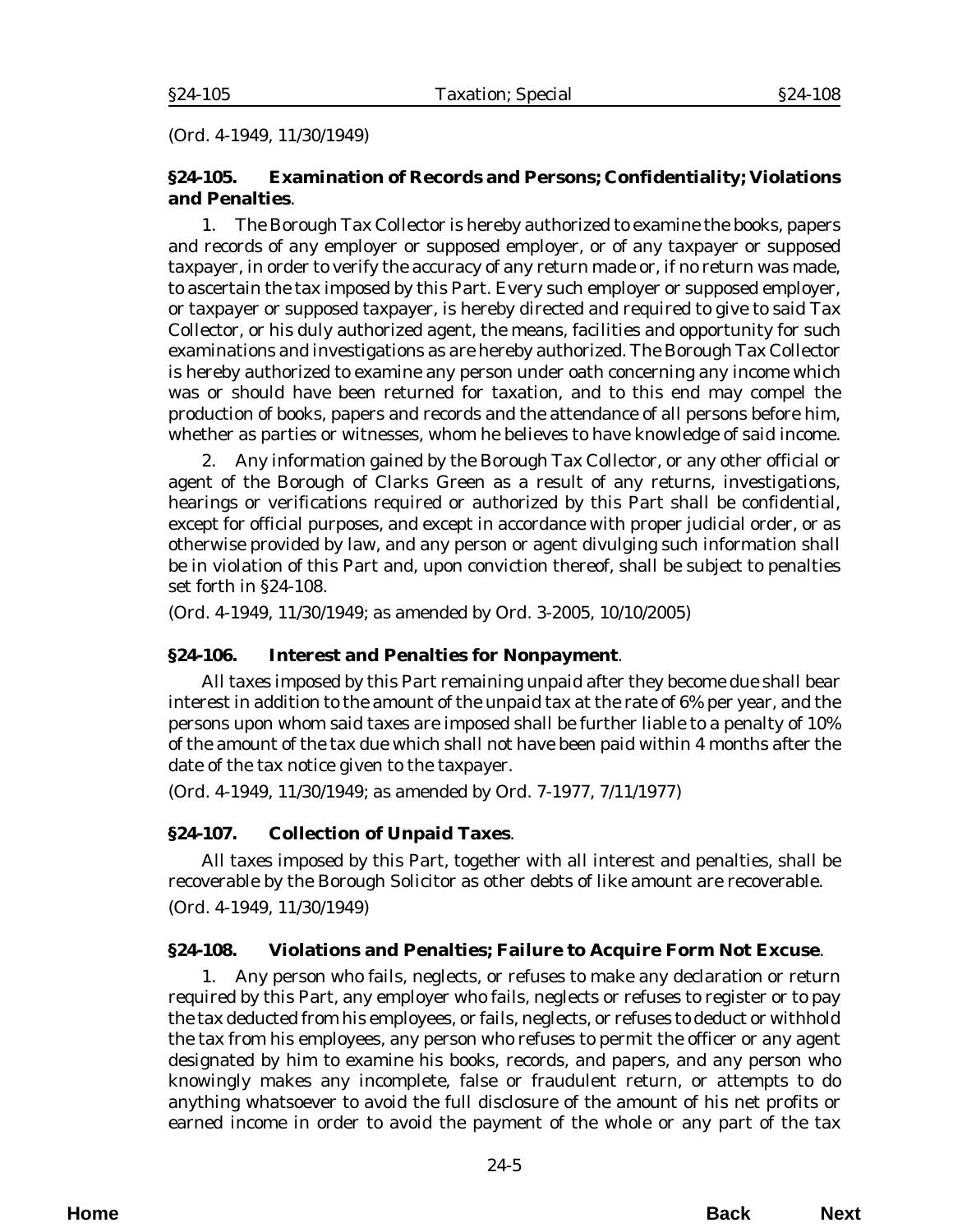<span id="page-5-0"></span>imposed by this Part, shall, upon conviction therefor before any district justice, or court of competent jurisdiction, be sentenced to pay a fine of not more than \$500 for each offense, and costs, and in default of payment, to be imprisoned for a period not exceeding 30 days. [*Ord. 3-1989*]

2. Any person who divulges any information which is confidential under the provisions of this Part, shall, upon conviction therefor, before any district justice, or court of competent jurisdiction, be sentenced to pay a fine of not more than \$500 for each offense, and costs, and in default of payment, to be imprisoned for a period not exceeding 30 days.

3. The penalties imposed under this Section shall be in addition to any other penalty imposed by any other Section of this Part.

4. The failure of any person to receive or procure forms required for making the declaration or returns required by this Part shall not excuse him from making such declaration or return.

(*Ord. 4-1949*, 11/30/1949; as amended by *Ord. 3-1989*, 10/9/1989, §108-8; and by *Ord. 3-2005*, 10/10/2005)

## **§24-109. Applicability**.

This Part shall not apply to any person or property as to whom or which it is beyond the legal power of Council to impose the tax or duties herein provided for.

(*Ord. 4-1949*, 11/30/1949)

## **§24-110. Appointment of Tax Collector**.

1. Wherever in the foregoing Part reference is made to the Borough Wage Tax Collector of the Borough of Clarks Green, the same shall be construed to mean such person, officer, collector, assistant, employee or individual who, by resolution of the Clarks Green Borough Council, may be appointed to perform the duties prescribed by said Chapter.

2. The Mayor, with the advice and consent of the Council of the Borough of Clarks Green, shall have the power and authority to appoint any person, officer, collector, assistant, employee or individual to collect the taxes herein imposed and perform the other duties assigned to the Wage Tax Collector of the Borough of Clarks Green.

(*Ord. 4-1949*, 11/30/1949; as amended by *Ord. 3-1962*, 3/12/1962; and by *Ord. 3-2005*, 10/10/2005)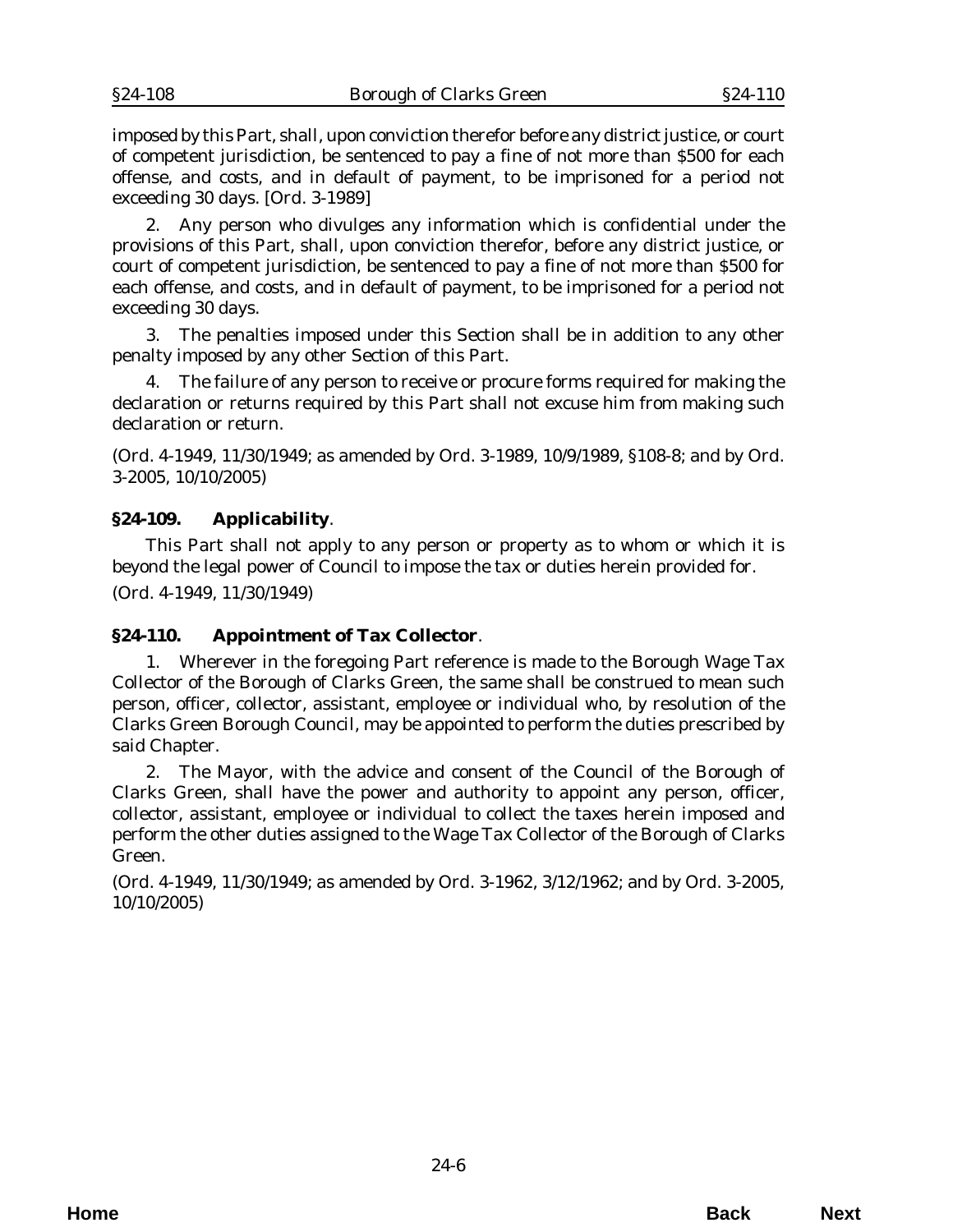## <span id="page-6-0"></span>**B. Setoff of Losses**

### **§24-111. Prohibition**.

The Borough Local Wage Tax Collector shall be instructed to permit no setoff of losses in one or more business endeavors against profits from one or more business endeavors (as evidenced by the filing of copies of Schedule C or Schedule K-1 as filed with the United States Internal Revenue Service or with the Commonwealth of Pennsylvania Department of Revenue), nor against wages as evidenced by a W-2 form filed with those governmental agencies.

(*Res. 1-1987*, 1/12/1987)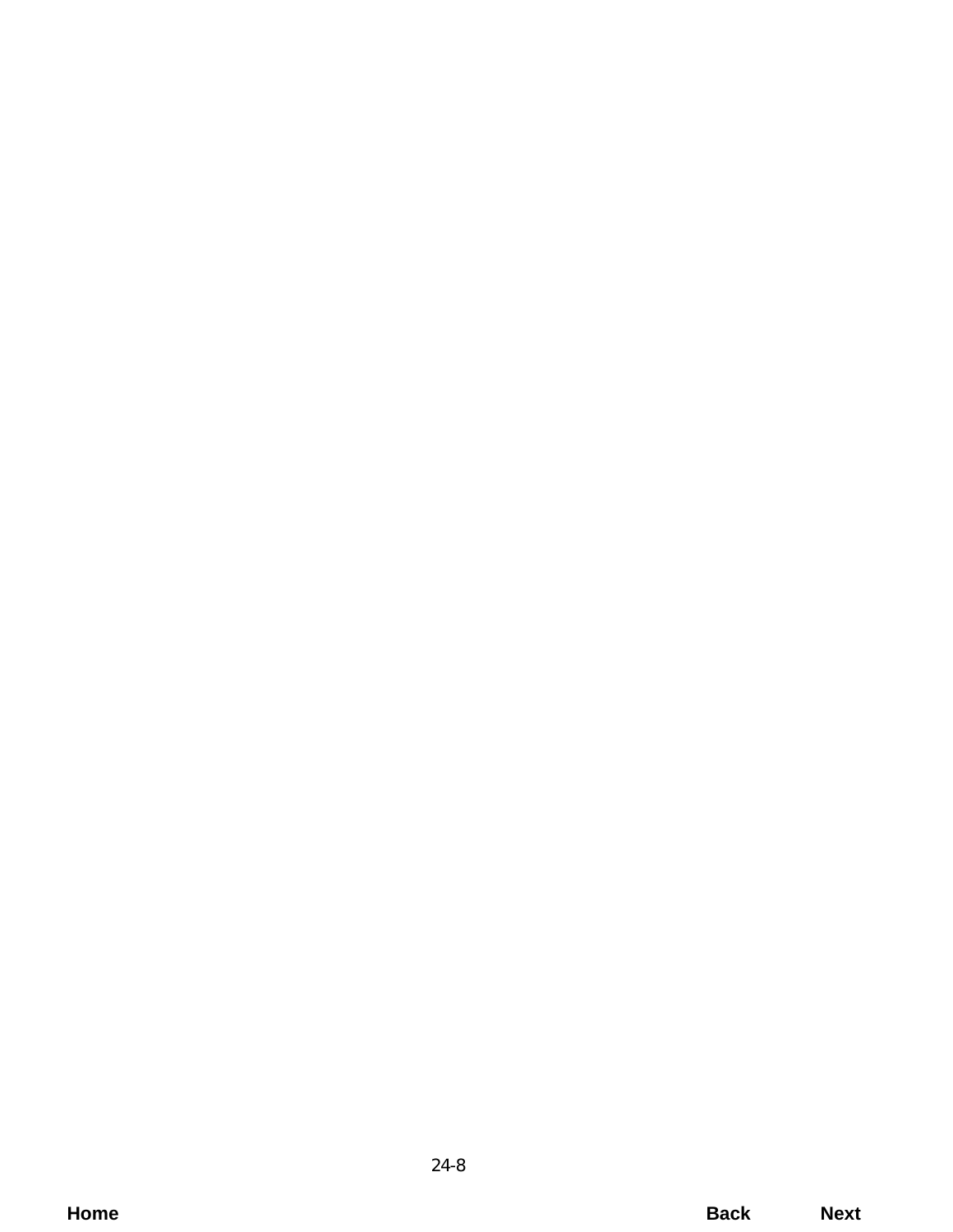#### **Part 2**

#### **Local Services Tax**

#### <span id="page-8-0"></span>**§24-201. Short Title**.

This Part shall be known and as the "Clarks Green Borough Local Services Tax Ordinance."

(*Ord. 3-2007*, 11/12/2007, §1)

#### **§24-202. Definitions**.

The following words and phrases, when used in this Part, shall have the meanings ascribed to them in this Section, except where the context or language clearly indicates or requires a different meaning:

*Borough of Clarks Green* or *Borough* - the area within the geographic limits of the Borough of Clarks Green.

*Collector* - the person, public employee or private agency designated by the Borough of Clarks Green to collect and administer the tax herein imposed.

*DCED* - the Department of Community and Economic Development of the Commonwealth of Pennsylvania.

*Earned income* - compensation as this term is defined in §13 (relating to earned income taxes) of the Local Tax Enabling Act, the Act of December 31, 1965, P.L. 1257, §13, as amended, 53 P.S. §6913, as amended.

*Employer* - an individual, partnership, association, limited liability company, limited liability partnership, corporation, governmental body, agency or other entity employing one or more persons on a salary, wage, commission or other compensation basis, including a self-employed person.

*He, his* or *him* - indicates the singular and plural number, as well as male, female and neuter genders.

*Individual* - any person, male or female, engaged in any occupation, trade or profession within the geographic limits of the Borough of Clarks Green.

*Net profits* - the net income from the operation of a business, profession, or other activity, as this term is defined in §13 (relating to earned income taxes) of the Local Tax Enabling Act, the Act of December 31, 1965, P.L. 1257, §13, as amended, 53 P.S. §6913, as amended.

*Occupation* - any trade, profession, business or undertaking of any type, kind or character, including services, domestic or other, carried on or performed within the geographic limits of the Borough of Clarks Green for which compensation is charged or received, whether by means of salary, wages, commission or fees for services rendered.

*Tax*- the local services tax at the rate fixed in §24-203 of this Part.

*Tax year* - the period from January 1 until December 31 in any year; a calendar year.

(*Ord. 3-2007*, 11/12/2007, §1)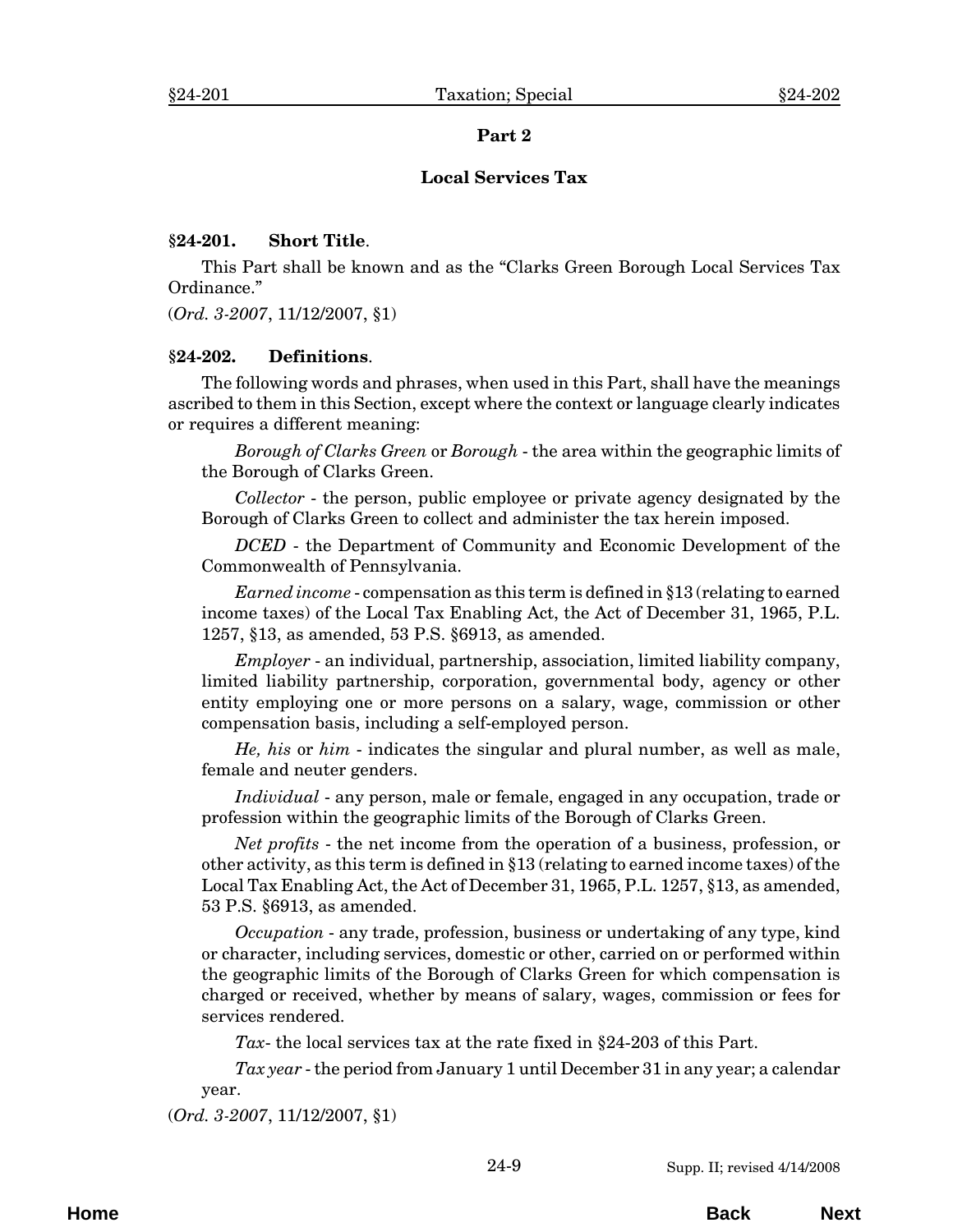#### <span id="page-9-0"></span>**§24-203. Levy of Tax**.

For specific revenue purposes, an annual tax is hereby levied and assessed, commencing January 1, 2008, upon the privilege of engaging in an occupation with a primary place of employment within the Borough of Clarks Green during the tax year. Each natural person who exercises such privilege for any length of time during any tax year shall pay the tax for that year in the amount of \$52, assessed on a pro rata basis, in accordance with the provisions of this Part. This tax may be used solely for the following purposes as the same may be allocated by the Borough Council from time to time: (A) emergency services, which shall include emergency medical services, police services and/or fire services; (B) road construction and/or maintenance; (C) reduction of property taxes; or (D) property tax relief through implementation of a homestead and farmstead exclusion in accordance with 53 Pa.C.S.A., Ch. 85, Subch. F (relating to homestead property exclusion). The Borough shall use no less than 25% of the funds derived from the tax for emergency services. This tax is in addition to all other taxes of any kind or nature heretofore levied by the Borough of Clarks Green. The tax shall be no more than \$52 on each person for each calendar year, irrespective of the number of political subdivisions within which a person may be employed.

(*Ord. 3-2007*, 11/12/2007, §1)

#### **§24-204. Exemption and Refunds**.

1. *Exemption*. Any person whose total earned income and net profits from all sources within the Borough is less than \$12,000 for any calendar year in which the tax is levied is exempt from the payment of the tax for that calendar year. In addition, the following persons are exempt from payment of the tax:

A. Any person who has served in any war or armed conflict in which the United States was engaged and is honorably discharged or released under honorable circumstances from active service if, as a result of military service, the person is blind, paraplegic or a double or quadruple amputee or has a serviceconnected disability declared by the United States Veterans' Administration or its successor to be a total 100% disability.

B. Any person who serves as a member of a reserve component of the armed forces and is called to active duty at any time during the taxable year. For the purposes of this paragraph, "reserve component of the armed forces" shall mean the United States Army Reserve, United States Navy Reserve, United States Marine Corps Reserve, United States Coast Guard Reserve. United States Air Force Reserve, the Pennsylvania Army National Guard or the Pennsylvania Air National Guard.

#### 2. *Procedure to Claim Exemption*.

A. A person seeking to claim an exemption from the local services tax may annually file an exemption certificate with the Borough and with the person's employer affirming that the person reasonably expects to receive earned income and net profits from all sources within the Borough of less than \$12,000 in the calendar year for which the exemption certificate is filed. In the event the Borough utilizes a tax collection officer, it shall provide a copy of the exemption certificate to that officer. The exemption certificate shall have attached to it a copy of all the employee's last pay stubs or W-2 forms from employment within the Borough for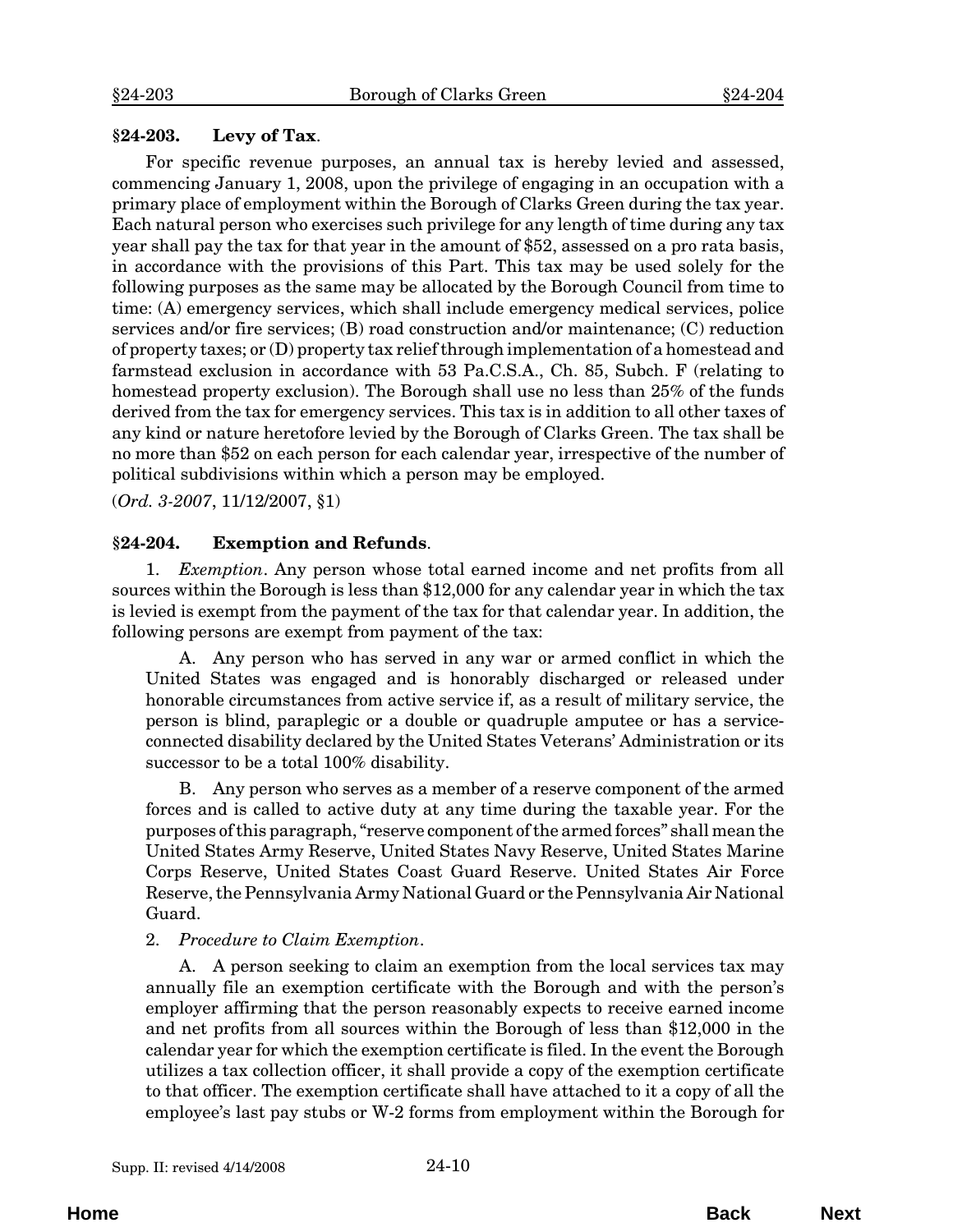the year prior to the fiscal year for which the employee is requesting to be exempted from the tax. Upon receipt of the exemption certificate and until otherwise instructed by the Borough or except as required by paragraph .B, the employer shall not withhold the tax from the person during the calendar year or the remainder of the calendar year for which the exemption certificate applies. Employers shall ensure that the exemption certificate forms are readily available to employees at all times and shall furnish each new employee with a form at the time of hiring. The exemption certificate form shall be the uniform form provided by the Borough.

B. With respect to a person who claimed an exemption for a given calendar year from the tax, upon notification to an employer by the person or by the Borough that the person has received earned income and net profits from all sources within the Borough equal to or in excess of \$12,000 in that calendar year or that the person is otherwise ineligible for the tax exemption for that calendar year, or upon an employer's payment to the person of earned income within the Borough in an amount equal to or in excess of \$12,000 in that calendar year, an employer shall withhold the local services tax from the person under paragraph .C.

C. If a person who claimed an exemption for a given calendar year from the tax becomes subject to the tax for the calendar year under paragraph .B, the employer shall withhold the tax for the remainder of that calendar year. The employer shall withhold from the person, for the first payroll period after receipt of the notification under paragraph .B, a lump sum equal to the amount of tax that was not withheld from the person due to the exemption claimed by the person under this subsection, plus the per payroll amount due for that first payroll period. The amount of tax withheld per payroll period for the remaining payroll periods in that calendar year shall be the same amount withheld for other employees. In the event the employment of a person subject to withholding of the tax under this clause is subsequently severed in that calendar year, the person shall be liable for any outstanding balance of tax due, and the Borough may pursue collection under this Part.

D. Except as provided in paragraph .B, it is the intent of this subsection that employers shall not be responsible for investigating exemption certificates, monitoring tax exemption eligibility or exempting any employee from a local services tax.

3. *Refunds*. The Borough Council, in consultation with the Collector and DCED, shall establish procedures for the processing of refund claims for any tax paid by any person who is eligible for exemption, which procedures shall be in accord with provisions of the general municipal law relating to refunds of overpayments and interest on overpayments. Refunds made within 75 days of a refund request or 75 days after the last day the employer is required to remit the tax for the last quarter of the calendar year, whichever is later, shall not be subject to interest. No refunds shall be made for amounts overpaid in a calendar year that do not exceed \$1. The Borough Council or the Collector shall determine eligibility for exemption and provide refunds to exempt persons.

(*Ord. 3-2007*, 11/12/2007, §1)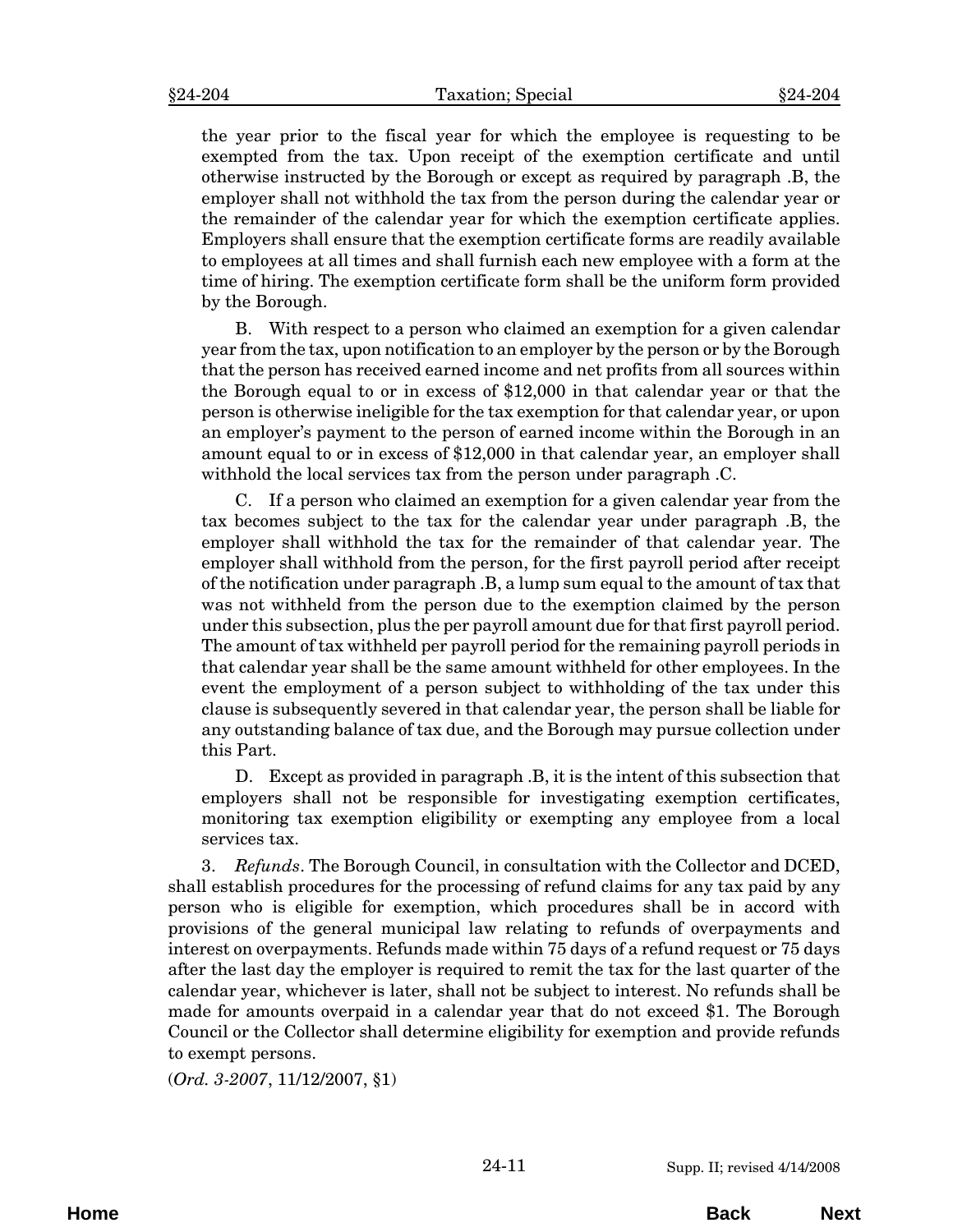## <span id="page-11-0"></span>**§24-205. Duty of Employers to Collect**.

1. Each employer within the Borough of Clarks Green, as well as those employers situated outside the Borough of Clarks Green but who engage in business within the Borough of Clarks Green is hereby charged with the duty of collecting the tax from each of his employees engaged by him or performing for him within the Borough of Clarks Green and making a return and payment thereof to the Collector. Further, each employer is hereby authorized to deduct the tax from each employee in his or her employ, whether said employee is paid by salary, wage or commission and whether or not all such services are performed within the Borough of Clarks Green.

2. A person subject to the tax shall be assessed by the employer a pro rata share of the tax for each payroll period in which the person is engaging in an occupation. The pro rata share of the tax assessed on the person for a payroll period shall be determined by dividing the combined rate of the tax levied for the calendar year by the number of payroll periods established by the employer for the calendar year. For purposes of determining the pro rata share, an employer shall round down the amount of the tax collected each payroll period to the nearest one-hundredth of a dollar. Collection of the tax shall be made on a payroll period basis for each payroll period in which the person is engaging in an occupation, except as provided in subsection .4 of this Section. For purposes of this subsection, "combined rate" shall mean the aggregate annual rate of the tax levied by the school district and the Borough.

3. No person shall be subject to the payment of the local services tax by more than one political subdivision during each payroll period.

4. In the case of concurrent employment, an employer shall refrain from withholding the tax if the employee provides a recent pay statement from a principal employer that includes the name of the employer, the length of the payroll period and the amount of the tax withheld and a statement from the employee that the pay statement is from the employee's principal employer and the employee will notify other employers of a change in principal place of employment within 2 weeks of its occurrence. The employee's statement shall be provided on the form approved by DCED.

5. The tax shall be no more than \$52 on each person for each calendar year, irrespective of the number of political subdivisions within which a person may be employed. The Borough shall provide a taxpayer a receipt of payment upon request by the taxpayer.

6. No employer shall be held liable for failure to withhold the tax or for the payment of the withheld tax money to the Borough if the failure to withhold taxes arises from incorrect information submitted by the employee as to the employee's place or places of employment, the employee's principal office or where the employee is principally employed. Further, an employer shall not be liable for payment of the local services tax in an amount exceeding the amount withheld by the employer if the employer complies with the provisions of subsection .2 of §24-204 of this Part and this Section and remits the amount so withheld in accordance with this Part.

7. Employers shall be required to remit the local services taxes 30 days after the end of each quarter of a calendar year.

(*Ord. 3-2007*, 11/12/2007, §1)

## **§24-206. Returns**.

Supp. II: revised 4/14/2008 24-12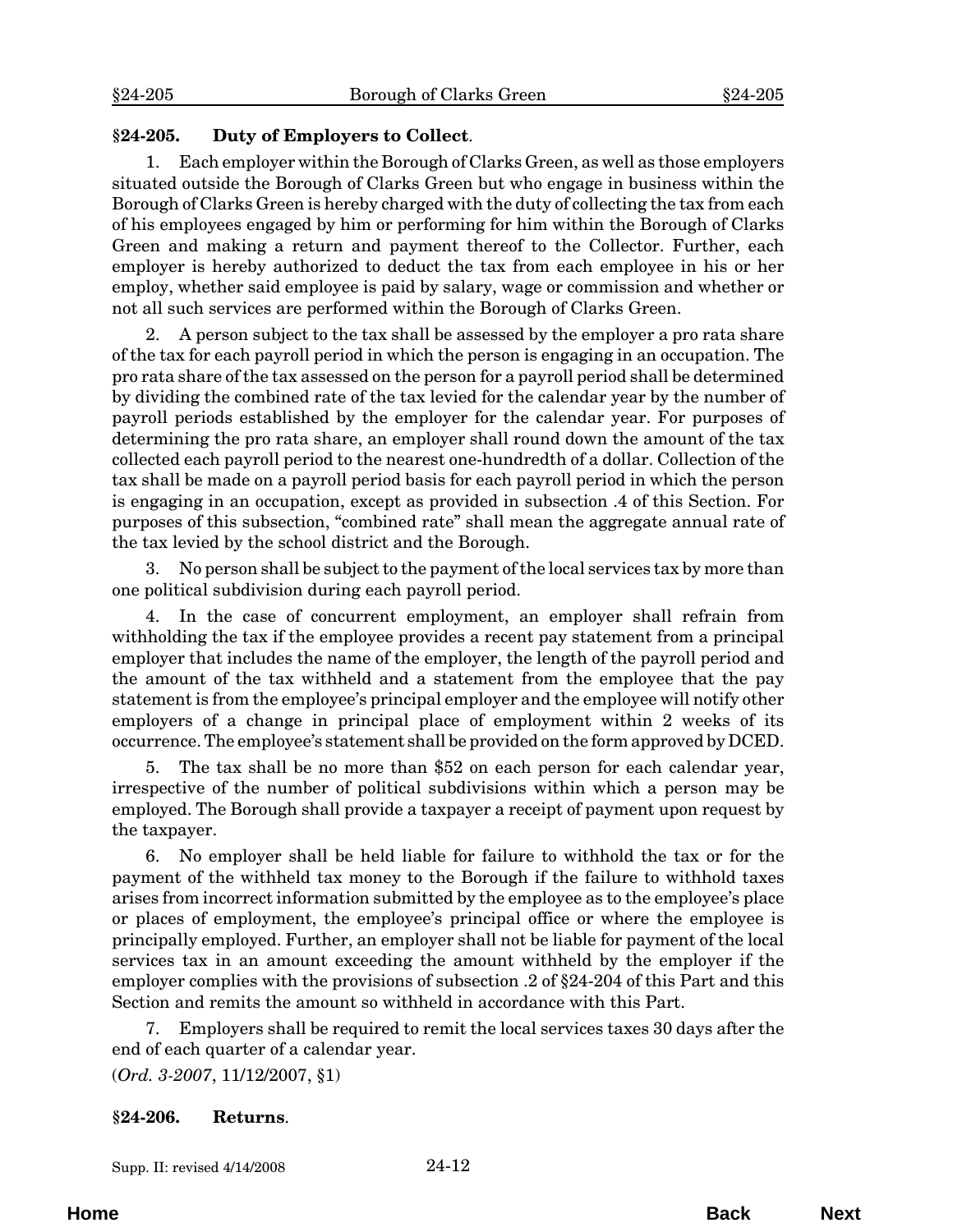<span id="page-12-0"></span>Each employer shall prepare and file a return showing a computation of the tax on forms to be supplied to the employer by the Collector. If an employer fails to file the return and pay the tax, whether or not the employer makes collection thereof from the salary, wages or commissions paid by him or her to an employee, except as provided hereafter in this Part, the employer shall be responsible for the payment of the tax in full as though the tax had been originally levied against the employer.

(*Ord. 3-2007*, 11/12/2007, §1)

## **§24-207. Dates for Determining Tax Liability and Payment**.

In each tax year, each employer shall use his or her employment records to determine the number of employees from whom such tax shall be deducted and paid over to the Collector on or before the thirtieth day following the end of each calendar quarter of each such tax year.

(*Ord. 3-2007*, 11/12/2007, §1)

## **§24-208. Self-Employed Individuals**.

Each self-employed individual who performs services of any type or kind or engages in any occupation or profession within a primary place of employment within the Borough of Clarks Green shall be required to comply with this Part and pay the pro rata portion of the tax due to the Collector on or before the thirtieth day following the end of each quarter.

(*Ord. 3-2007*, 11/12/2007, §1)

## **§24-209. Individuals Engaged in More than One Occupation or Employed in More than One Political Subdivision**.

1. The situs of the tax shall be the place of employment on the first day the person becomes subject to the tax during each payroll period. In the event a person is engaged in more than one occupation, that is, concurrent employment, or an occupation which requires the person working in more than one political subdivision during a payroll period, the priority of claim to collect the local services tax shall be in the following order:

A. First, the political subdivision in which a person maintains his or her principal office or is principally employed.

B. Second, the political subdivision in which the person resides and works if the tax is levied by that political subdivision.

C. Third, the political subdivision in which a person is employed and which imposes the tax nearest in miles to the person's home.

In case of dispute, a tax receipt of the taxing authority for that calendar year declaring that the taxpayer has made prior payment constitutes prima facie certification of payment to all other political subdivisions.

(*Ord. 3-2007*, 11/12/2007, §1)

## **§24-210. Nonresidents Subject to Tax**.

All employers and self-employed individuals residing or having their places of business outside of the Borough of Clarks Green but who perform services of any type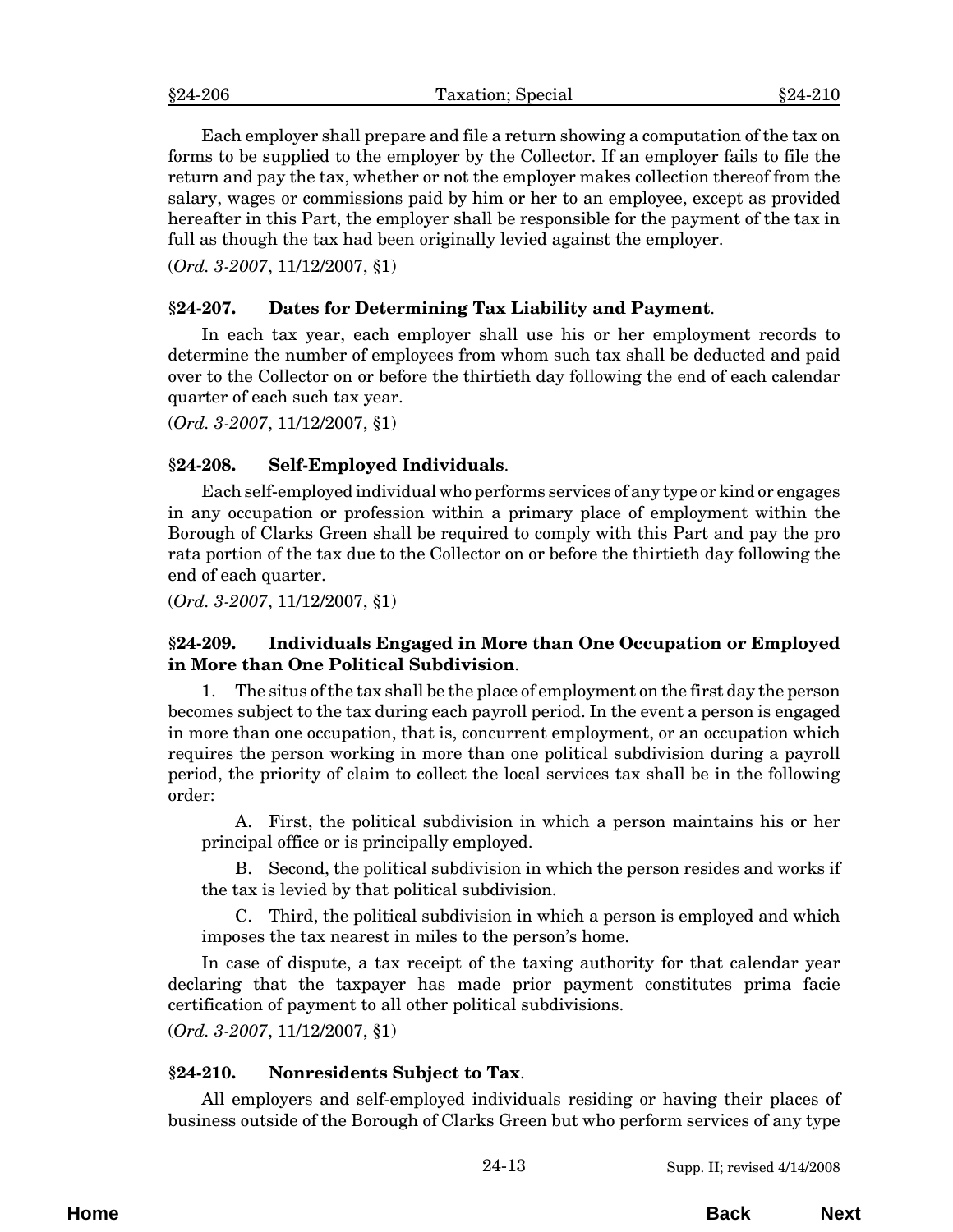<span id="page-13-0"></span>or kind or engage in any occupation or profession within the Borough of Clarks Green do, by virtue thereof, agree to be bound by and subject themselves to the provisions, penalties and regulations promulgated under this Part with the same force and effect as though they were residents of the Borough of Clarks Green. Further, any individual engaged in an occupation within the Borough of Clarks Green and an employee of a nonresidential employer may, for the purpose of this Part, be considered a selfemployed person, and in the event his or her tax is not paid, the Borough shall have the option of proceeding against either the employer or employee for the collection of this tax as hereinafter provided.

(*Ord. 3-2007*, 11/12/2007, §1)

## **§24-211. Administration of Tax**.

1. The Collector shall be appointed by resolution of the Borough Council. It shall be the duty of the Collector to accept and receive payments of this tax and to keep a record thereof showing the amount received by him from each employer or selfemployed person, together with the date the tax was received.

2. The Collector is hereby charged with the administration and enforcement of this part and is hereby charged and empowered, subject to Borough Council approval, to prescribe, adopt and promulgate rules and regulations relating to any matter pertaining to the administration and enforcement of this Part, including provisions for the examination of payroll records of any employer subject to this Part, the examination and correction of any return made in compliance with this Part and any payment alleged or found to be incorrect or as to which overpayment is claimed or found to have occurred. Any person aggrieved by any decision of the Collector shall have the right to appeal to the Court of Common Pleas of Lackawanna County as in other cases provided.

3. The Collector is hereby authorized to examine the books and payroll records of any employer in order to verify the accuracy of any return made by an employer or, if no return was made, to ascertain the tax due. Each employer is hereby directed and required to give the Collector the means, facilities and opportunity for such examination.

(*Ord. 3-2007*, 11/12/2007, §1)

#### **§24-212. Suits for Collection**.

1. In the event that any tax under this Part remains due or unpaid 30 days after the due dates above set forth, the Collector may sue for the recovery of any such tax due or unpaid under this Part, together with interest and penalty.

2. If for any reason the tax is not paid when due, interest at the rate of 6% on the amount of such tax shall be calculated beginning with the due date of the tax and a penalty of 5% shall be added to the flat rate of such tax for nonpayment thereof. Where suit is brought for the recovery of this tax or other appropriate remedy undertaken, the individual liable therefor shall, in addition, be responsible and liable for the costs of collection.

(*Ord. 3-2007*, 11/12/2007, §1)

#### **§24-213. Violations and Penalties**.

Whoever makes any false or untrue statement on any return required by this Part,

| Supp. II: revised 4/14/2008 | 24-14 |
|-----------------------------|-------|
|-----------------------------|-------|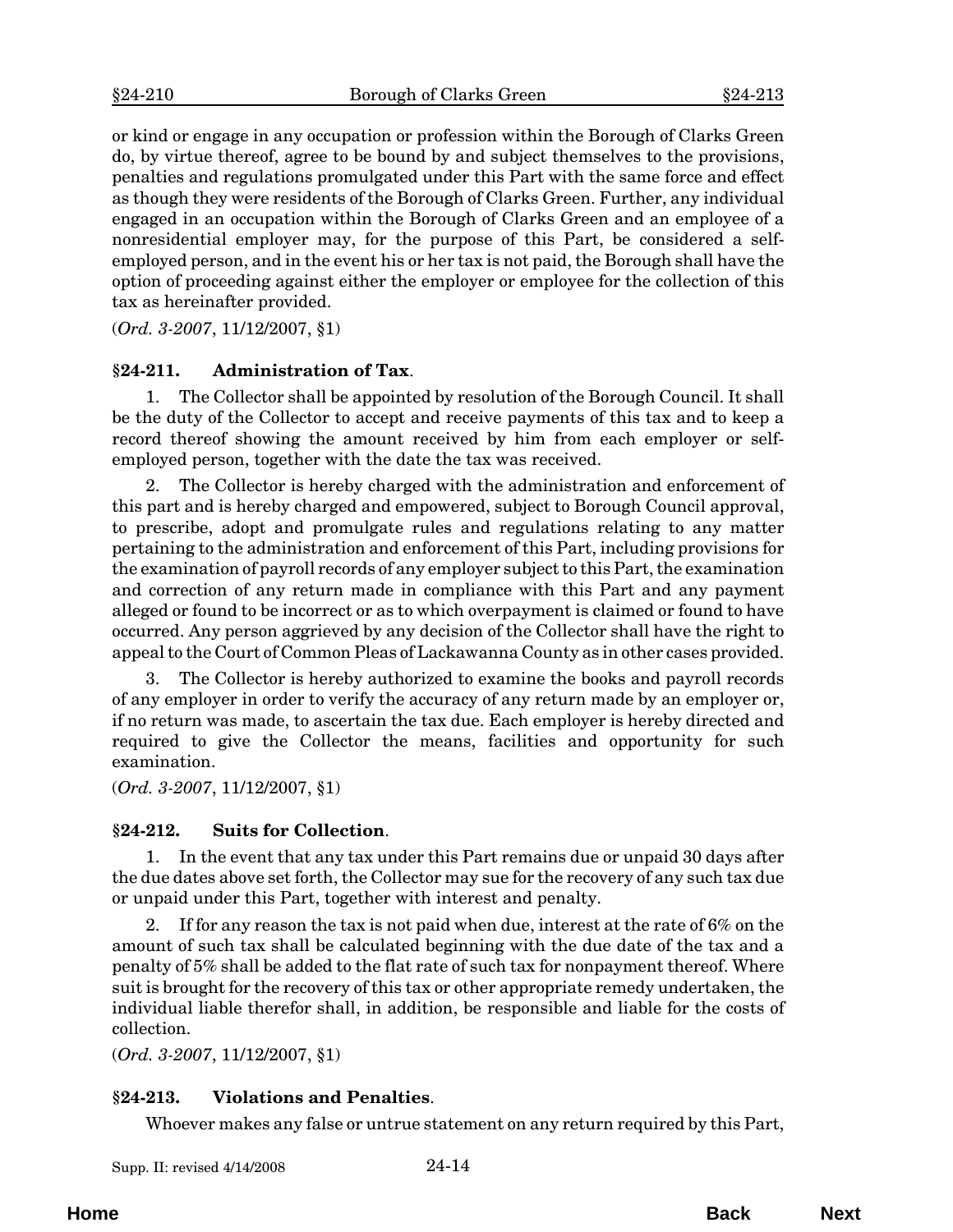<span id="page-14-0"></span>or whoever refuses inspection of the books, records or accounts in his or her custody and control setting forth the number of employees subject to this tax who are in his or her employment, or whoever fails or refuses to file any return required by this Part shall be guilty of a violation and, upon conviction thereof, shall be sentenced to pay a fine of not more than \$600 and costs of prosecution, and, in default of payment of such fine and costs, to imprisonment for not more than 30 days. The action to enforce the penalty herein prescribed may be instituted against any person in charge of the business of any employer who shall have failed or who refuses to file a return required by this Part. (*Ord. 3-2007*, 11/12/2007, §1)

## **§24-214. Interpretation**.

1. Nothing contained in this Part shall be construed to empower the Borough of Clarks Green to levy and collect the tax hereby imposed on any occupation not within the taxing power of the Borough under the Constitution of the United States and the laws of the Commonwealth of Pennsylvania.

2. If the tax hereby imposed under the provisions of this Part shall be held by any court of competent jurisdiction to be in violation of the Constitution of the United States or of the laws of the Commonwealth of Pennsylvania as to any individual, the decision of the court shall not affect or impair the right to impose or collect said tax or the validity of the tax so imposed on other persons or individuals as herein provided.

(*Ord. 3-2007*, 11/12/2007, §1)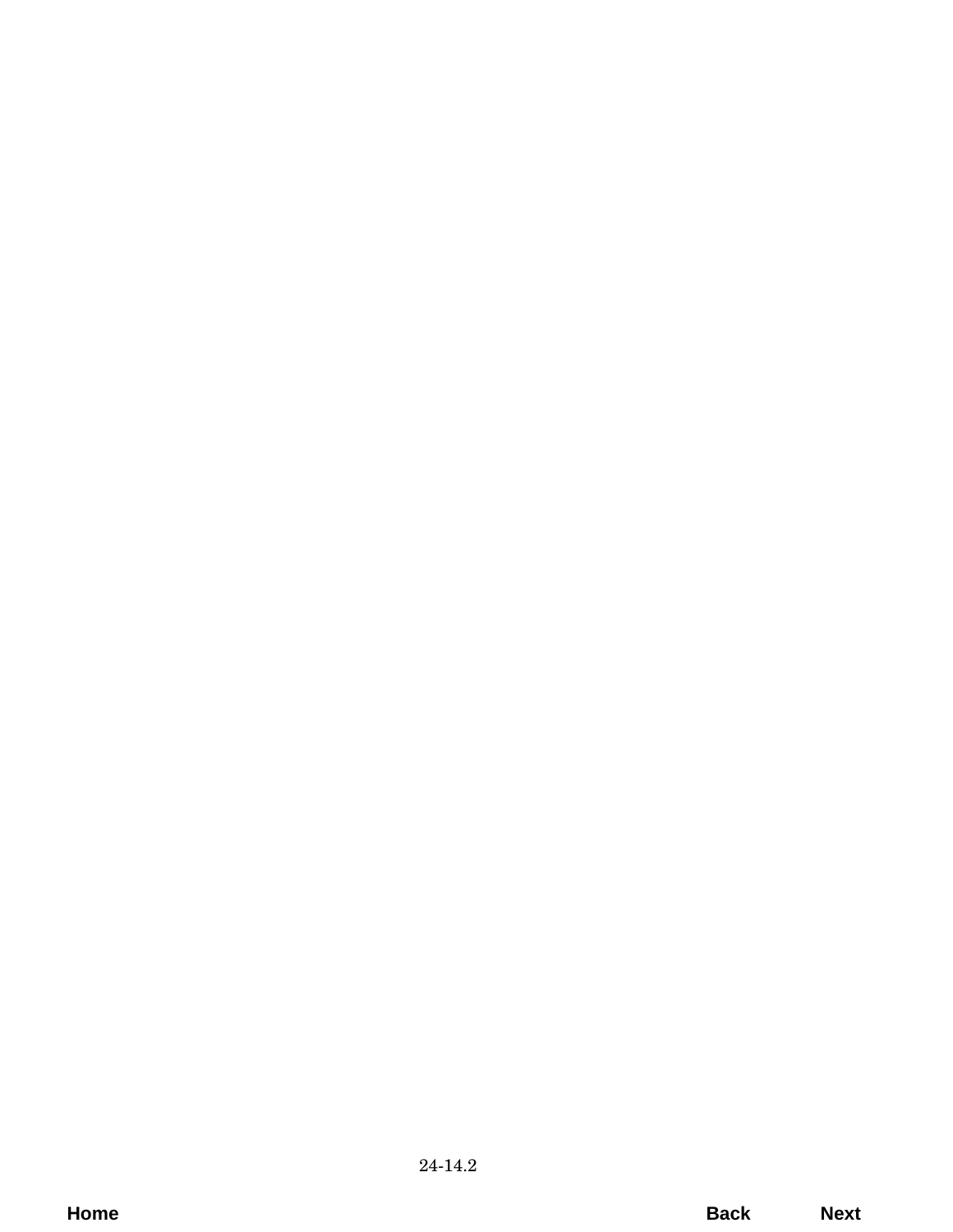## **Part 3**

## **Real Property Transfer Tax**

### <span id="page-16-0"></span>**§24-301. Title**.

This Part shall be known as the "Realty Transfer Tax Ordinance of the Borough of Clarks Green."

(*Ord. 4-1987*, 5/11/1987; as amended by *Ord. 3-1989*, 10/9/1989, §108-27)

### **§24-302. Legislative Authority**.

A realty transfer tax for general revenue purposes is hereby imposed upon the transfer of real estate or interest in real estate situated within the Borough of Clarks Green, regardless of where the documents making the transfer are made, executed or delivered, or where the actual settlements on such transfer took place as authorized by Article XI-D, Local Real Estate Transfer Tax, 72 P.S. § 8101-D *et seq*.

(*Ord. 4-1987*, 5/11/1987)

### **§24-303. Definitions**.

As used in this Part, the following terms shall have the meanings indicated:

*Association* - a partnership, limited partnership or any other form of unincorporated enterprise owned or conducted by two or more persons, other than a private trust or decedent's estate.

*Corporation* - a corporation, joint-stock association, business trust or banking institution which is organized under the laws of this Commonwealth, the United States or any other state, territory, foreign county or dependency.

*Document* - any deed, instrument or writing which conveys, transfers, demises, vests, confirms or evidences any transfer or demise of title to real estate, but does not include wills, mortgages, deeds of trust or other instruments of like character given as security for a debt and deeds of release thereof to the debtor, land contracts whereby the legal title does not pass to the grantee until the total consideration specified in the contract has been paid or any cancellation thereof unless the consideration is payable over a period of time exceeding 30 years, or instruments which solely grant, vest or confirm a public utility easement. "Document" shall also include a declaration of acquisition required to be presented for recording under §24-308 of this Part.

*Family farm cooperation* - a corporation of which at least 75% of its assets are devoted to the business of agriculture and at least 75% of each class of stock of the corporation is continuously owned by members of the same family. The business of agriculture shall not be deemed to include:

(1) Recreational activities such as, but not limited to, hunting, fishing, camping, skiing, show competition or racing.

(2) The raising, breeding or training of game animals or game birds, fish, cats, dogs or pets or animals intended for use in sporting or recreational activities.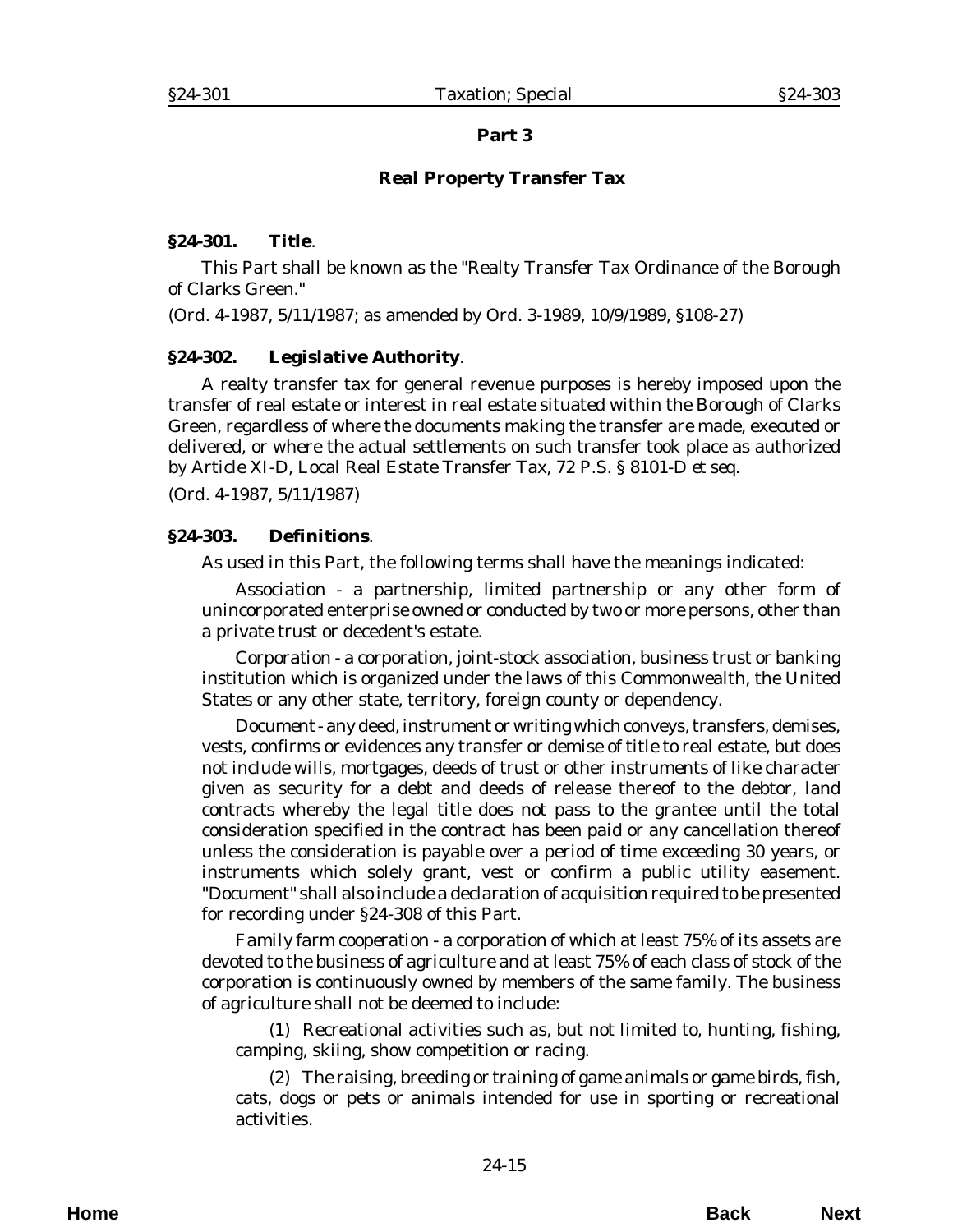- (3) Fur farming.
- (4) Stockyard and slaughterhouse operations.
- (5) Manufacturing or processing operations of any kind.

*Members of the same family* - any individual, such individual's brothers and sisters, the brothers and sisters of such individual's parents and grandparents, the ancestors and lineal descendants of any of the foregoing, a spouse of any of the foregoing and the estate of any of the foregoing. Individuals related by the half-blood or legal adoption shall be treated as if they were related by the wholeblood.

*Person* - every natural person, association or corporation. Whenever used in any clause prescribing and imposing a fine or imprisonment, or both, the term "person," as applied to associations, shall include the responsible members or general partners thereof, and, as applied to corporations, the officers thereof.

#### *Real estate* -

(1) All lands, tenements or hereditaments within the Borough of Clarks Green, including, without limitation, buildings, structures, fixtures, mines, minerals, oil, gas, quarries, spaces with or without upper or lower boundaries, trees and other improvements, immovables or interests which by custom, usage or law pass with a conveyance or land, but excluding permanently attached machinery and equipment in an industrial plant.

(2) A condominium unit.

(3) A tenant-stockholder's interest in a cooperative housing corporation, trust or association under a proprietary lease or occupancy agreement.

*Real estate company* - a corporation or association which is primarily engaged in the business of holding, selling or leasing real estate, 90% or more of the ownership interest which is held by 35 or fewer persons and which:

(1) Derives 60% or more of its annual gross receipts from the ownership or disposition of real estate.

(2) Holds real estate, the value of which comprises 90% or more of the value of its entire tangible asset holdings, exclusive of tangible assets which are freely transferable and actively traded on an established market.

*Title to real estate* -

(1) Any interest in real estate which endures for a period of time, the termination of which is not fixed or ascertained by a specific number of years, including, without limitation, an estate in fee simple, life estate or perpetual leasehold.

(2) Any interest in real estate enduring for a fixed period of years but which, either by reason of the length of the term or the grant of a right to extend the term by renewal or otherwise, consists of a group of rights approximating those of an estate in fee simple, life estate or perpetual leasehold, including, without limitation, a leasehold interest or possessory interest under a lease or occupancy agreement for a term of 30 years or more or a leasehold interest or possessory interest in real estate in which the lessee has equity.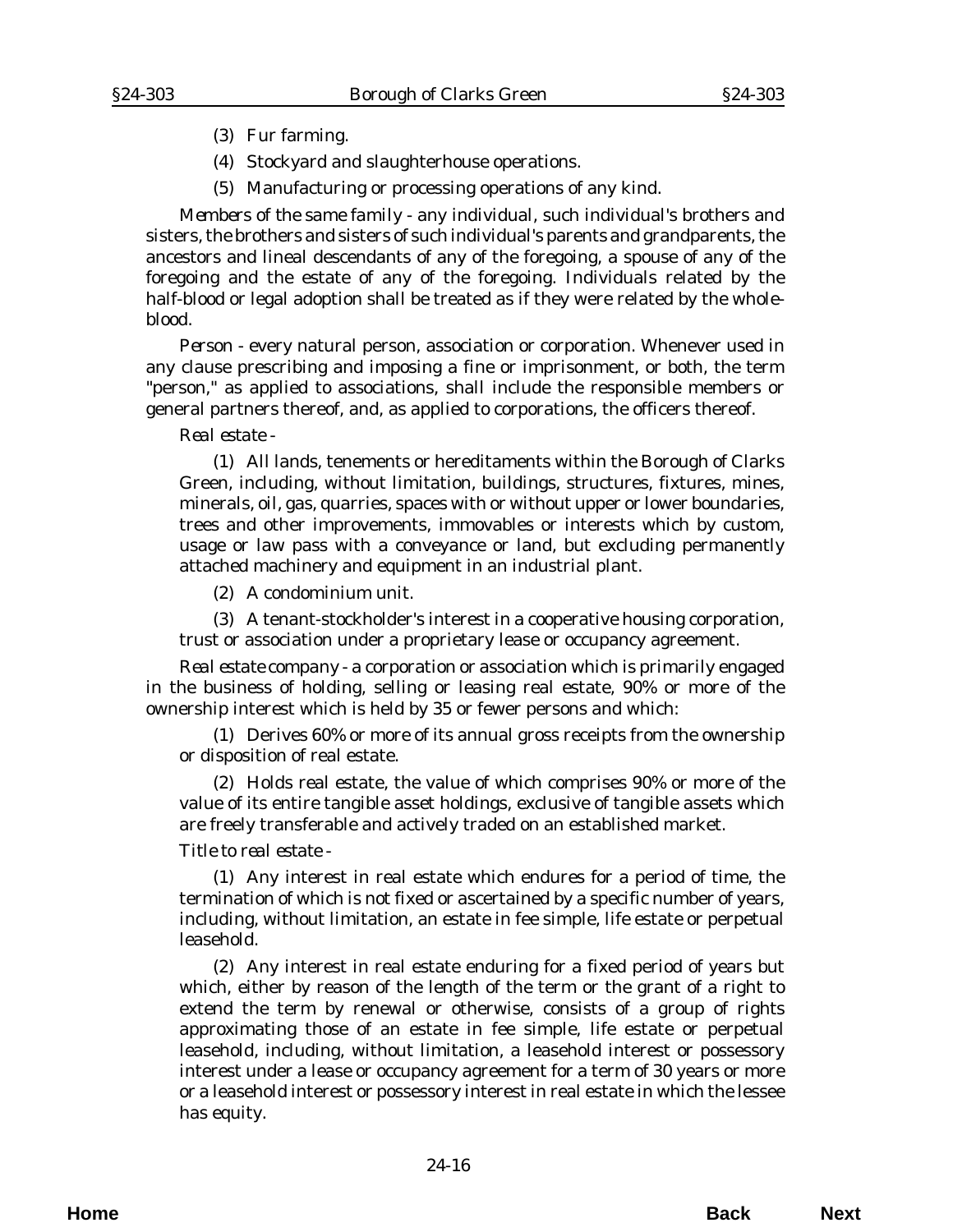<span id="page-18-0"></span>*Transaction* - the making, executing, delivering, accepting or presenting for recording of a document.

*Value* -

(1) In the case of any bona fide sale of real estate at arm's length for actual monetary worth, the amount of the actual consideration therefor, paid or to be paid, including liens or other encumbrances thereon existing before the transfer and not removed thereby, whether or not the underlying indebtedness is assumed, and ground rents, or a commensurate part thereof where such liens or other encumbrances and ground rents also encumber or are charged against other real estate, provided that where such documents shall set forth a nominal consideration, the "value" thereof shall be determined from the price set forth in or actual consideration for the contract of sale.

(2) In the case of a gift, sale by execution upon a judgment or upon the foreclosure of a mortgage by a judicial officer, transactions without consideration or for consideration less than the actual monetary worth of the real estate, a taxable lease, an occupancy agreement, a leasehold or possessory interest, any exchange of properties, or the real estate of an acquired company, the actual monetary worth of the real estate determined by adjusting the assessed value of the real estate for local real estate tax purposes for the common level ratio factor developed by the Pennsylvania Department of Revenue for Pennsylvania realty transfer tax base calculations.

(3) In the case of an easement or other interest in real estate, the value of which is not determinable under subsection (1) or (2) of this definition, the actual monetary worth of such interest.

(4) The actual consideration for or actual monetary worth of any executory agreement for the construction of buildings, structures or other permanent improvements to real estate between the grantor and other persons existing before the transfer and not removed thereby or between the grantor, the agent or principal of the grantor or a related corporation, association or partnership and the grantee existing before or effective with the transfer.

(*Ord. 4-1987*, 5/11/1987)

#### **§24-304. Payment of Tax; Evidence of Payment; Intent; Interest**.

1. Every person who makes, executes, delivers, accepts or presents for recording any document, or in whose behalf any document is made, executed, delivered, accepted or presented for recording, shall be subject to pay for and in respect to the transaction or any part thereof, or for or in respect of the vellum parchment of paper upon which such document is written or printed, a tax at the rate of 1% of the value of the real estate represented by such document, which tax shall be payable at the earlier of the time the document is presented for recording or within 30 days of acceptance of such document or within 30 days of becoming an acquired company.

2. The payment of the tax imposed herein shall be evidenced by the affixing of an official stamp or writing by the Recorder, whereon the date of the payment of the tax, amount of the tax and the signature of the collecting agent shall be set forth.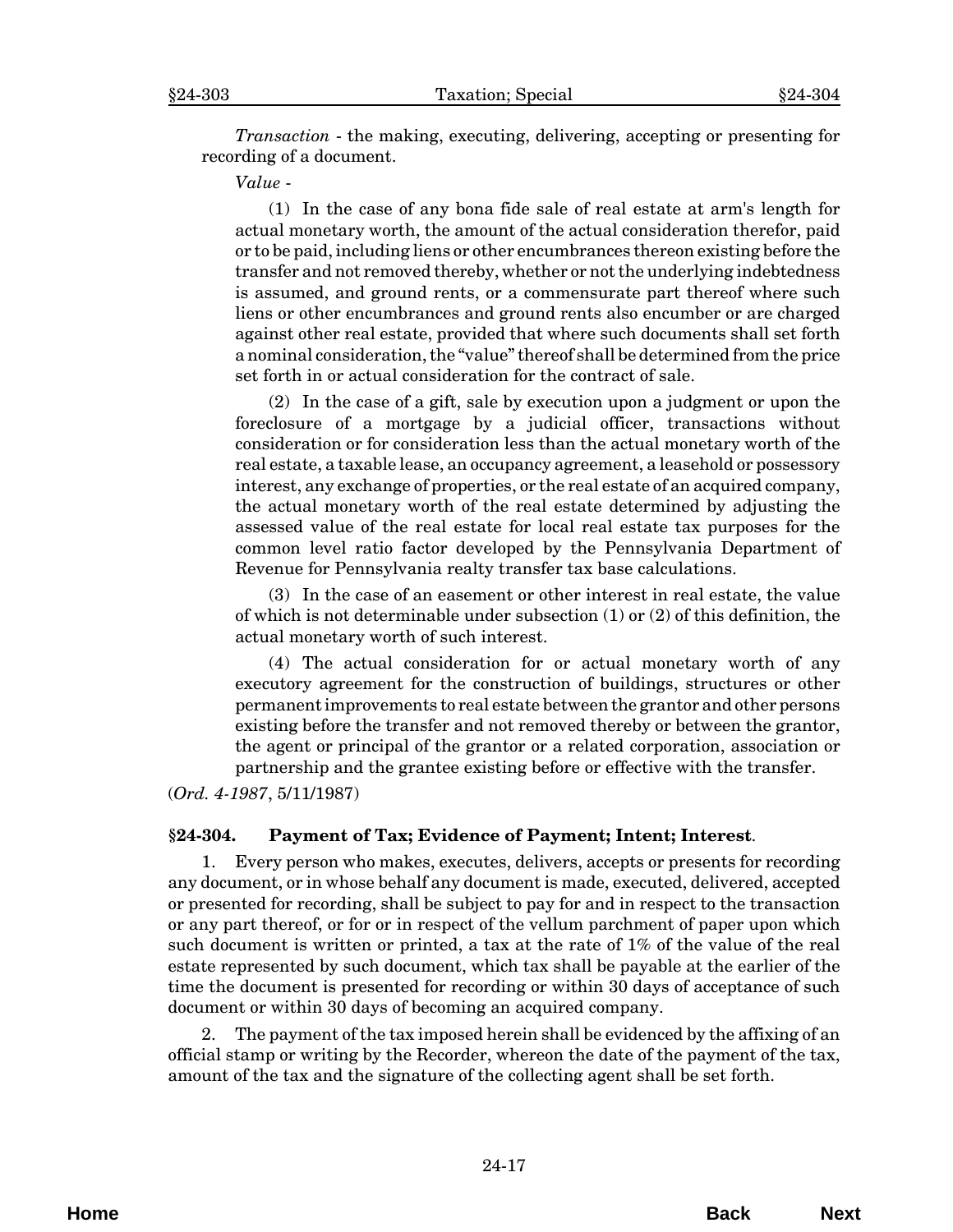<span id="page-19-0"></span>3. It is the intent of this Part that the entire burden of the tax imposed herein on a person or transfer shall not exceed the limitations prescribed in the Local Tax Enabling Act, Act of December 31, 1965, P. L. 1257, 53 P.S. § 6901 *et seq*., so that, if any other political subdivision shall impose or hereafter shall impose such tax on the same person or transfer, then the tax levied by the Borough of Clarks Green under the authority of that act shall, during the time such duplication of the tax exists, except as hereinafter otherwise provided, be one half of the rate, and such one half rate shall become effective without any action on the part of the Borough of Clarks Green; provided, however, that the Borough of Clarks Green and any other political subdivision which impose such tax on the same person or transfer may agree that, instead of limiting their respective rates to one half of the rate herein provided, they will impose respectively different rates, the total of which shall not exceed the maximum rate permitted under the Local Tax Enabling Act.

4. Any tax imposed under this Part that is not paid by the date the tax is due shall bear interest as prescribed for interest on delinquent municipal claims under the Act of May 16, 1923, P.L. 207, No. 153, 53 P.S. §7101 *et seq*., as amended, known as the "Municipal Claims and Tax Liens Act." The interest rate shall be the lesser of the interest rate imposed upon delinquent Commonwealth taxes as provided in §806 of the Act of April 9, 1929 P.L. 343, No. 176, 72 P.S. §806, as amended, known as the "Fiscal Code," or the maximum interest rate permitted under the Municipal Claims and Tax Liens Act for tax claims. [*Ord. 3-2006*]

(*Ord. 4-1987*, 5/11/1987; as amended by *Ord. 3-2006*, 9/11/2006, §1)

#### **§24-305. Exempt Parties**.

The United States, the Commonwealth or any of their instrumentalities, agencies or political subdivisions shall be exempt from payment or the tax imposed by this Part. The exemption of such governmental bodies shall not, however, relieve any other party to a transaction from liability for the tax.

(*Ord. 4-1987*, 5/11/1987)

#### **§24-306. Excluded Transactions**.

1. The tax imposed by §24-304 shall not be imposed upon:

A. A transfer to the Commonwealth, or to any of its instrumentalities, agencies or political subdivisions, by gift, dedication or deed in lieu of condemnation or deed of confirmation in connection with condemnation proceedings, or a reconveyance by the condemning body of the property condemned to the owner of record at the time of condemnation, which reconveyance may include property line adjustments, provided that said reconveyance is made within 1 year from the date of condemnation.

B. A document which the Borough of Clarks Green is prohibited from taxing under the Constitution or statutes of the United States.

C. A conveyance to a municipality, township, school district or county pursuant to acquisition by the municipality, township, school district or county or a tax-delinquent property at sheriff sale or Tax Claim Bureau sale.

D. A transfer for no or nominal. actual consideration which corrects or confirms a transfer previously recorded, but which does not extend or limit existing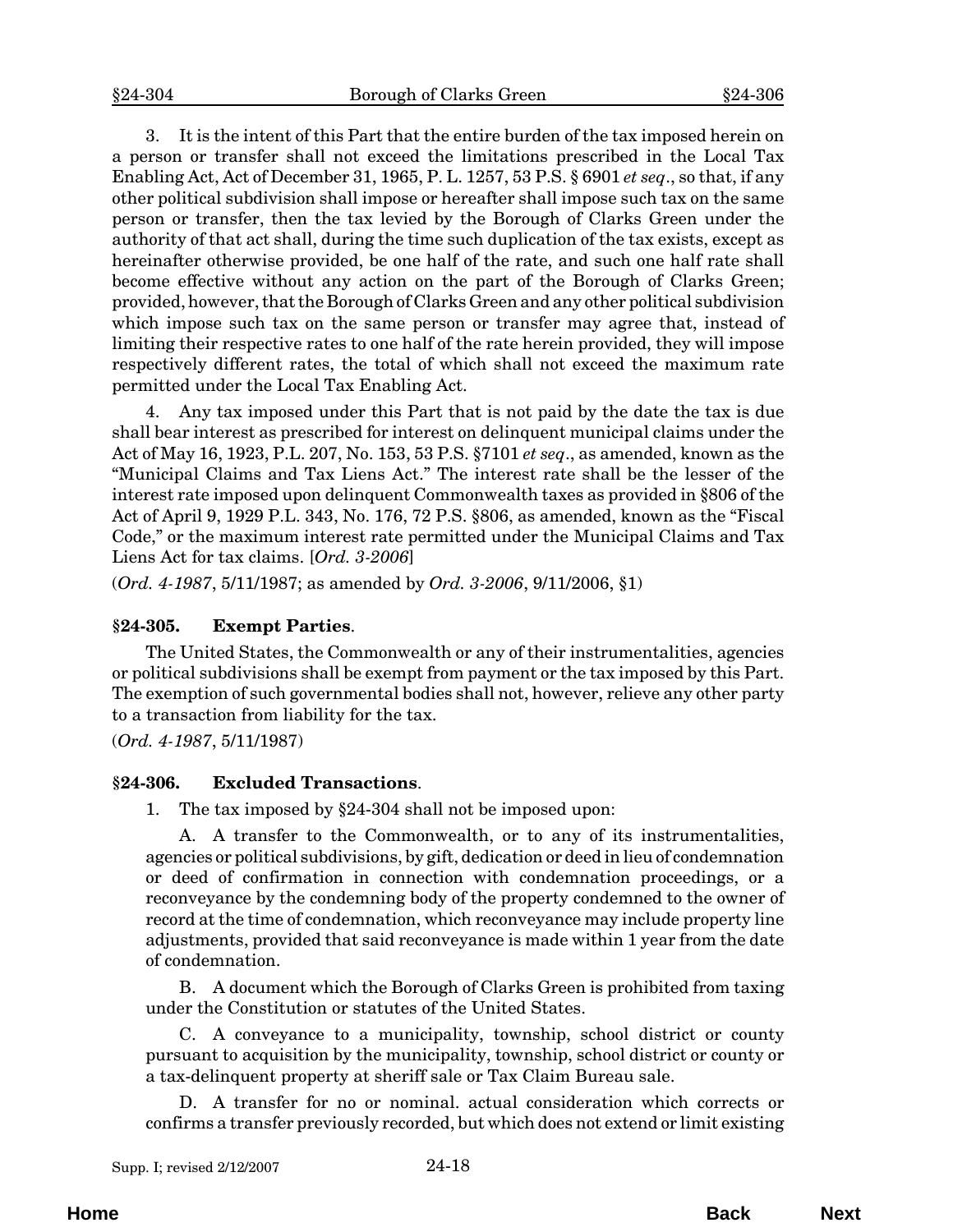record legal title or interest.

E. A transfer of division in kind for no or nominal actual consideration of property passed by testate or intestate succession and held by cotenants; however, if any of the parties take shares greater in value than their undivided interest, tax is due on the excess.

F. A transfer between husband and wife, between persons who were previously husband and wife who have since been divorced, provided that the property or interest therein subject to such transfer was acquired by the husband and wife or husband or wife prior to the granting of the final decree in divorce, between parent and child or the spouse of such child, between brother or sister or the spouse of a brother or sister and brother or sister or the spouse of a brother or sister, and between a grandparent and grandchild or the spouse of such grandchild, except that a subsequent transfer by the grantee within 1 year shall be subject to tax as if the grantor were making such transfer.

G. A transfer for no or nominal actual consideration of property passing by testate or intestate succession from a personal representative of a decedent to the decedent's devisee or heir.

H. A transfer for no or nominal actual consideration to a trustee of an ordinary trust, where the transfer of the same property would be exempt if the transfer was made directly from the grantor to all of the possible beneficiaries, whether or not such beneficiaries are contingent or specifically named. No such exemption shall be granted unless the Recorder of Deeds is presented with a copy of the trust instrument that clearly identifies the grantor and all possible beneficiaries.

I. A transfer for no or nominal actual consideration from a trustee to a beneficiary of an ordinary trust.

J. A transfer for no or nominal actual consideration from trustee to successor trustee.

K. A transfer for no or nominal actual consideration between principal and agent or straw party, or from or to an agent or straw party where, if the agent or straw party were his principal, no tax would be imposed under this Part. Where the document by which title is acquired by a grantee or statement of value fails to set forth that the property was acquired by the grantee from, or for the benefit of, his principal, there is a rebuttable presumption that the property is the property of the grantee in his individual capacity if the grantee claims an exemption from taxation under this subsection.

L. A transfer made pursuant to the statutory merger or consolidation of a corporation or statutory division of a nonprofit corporation, except where the Department reasonably determines that the primary intent for such merger, consolidation or division is avoidance of the tax imposed by this Part.

M. A transfer from a corporation or association of real estate held of record in the name of the corporation or association where the grantee owns stock of the corporation or an interest in the association in the same proportion as his interest in or ownership of the real estate being conveyed and where the stock of the corporation or the interest in the association has been held by the grantee for more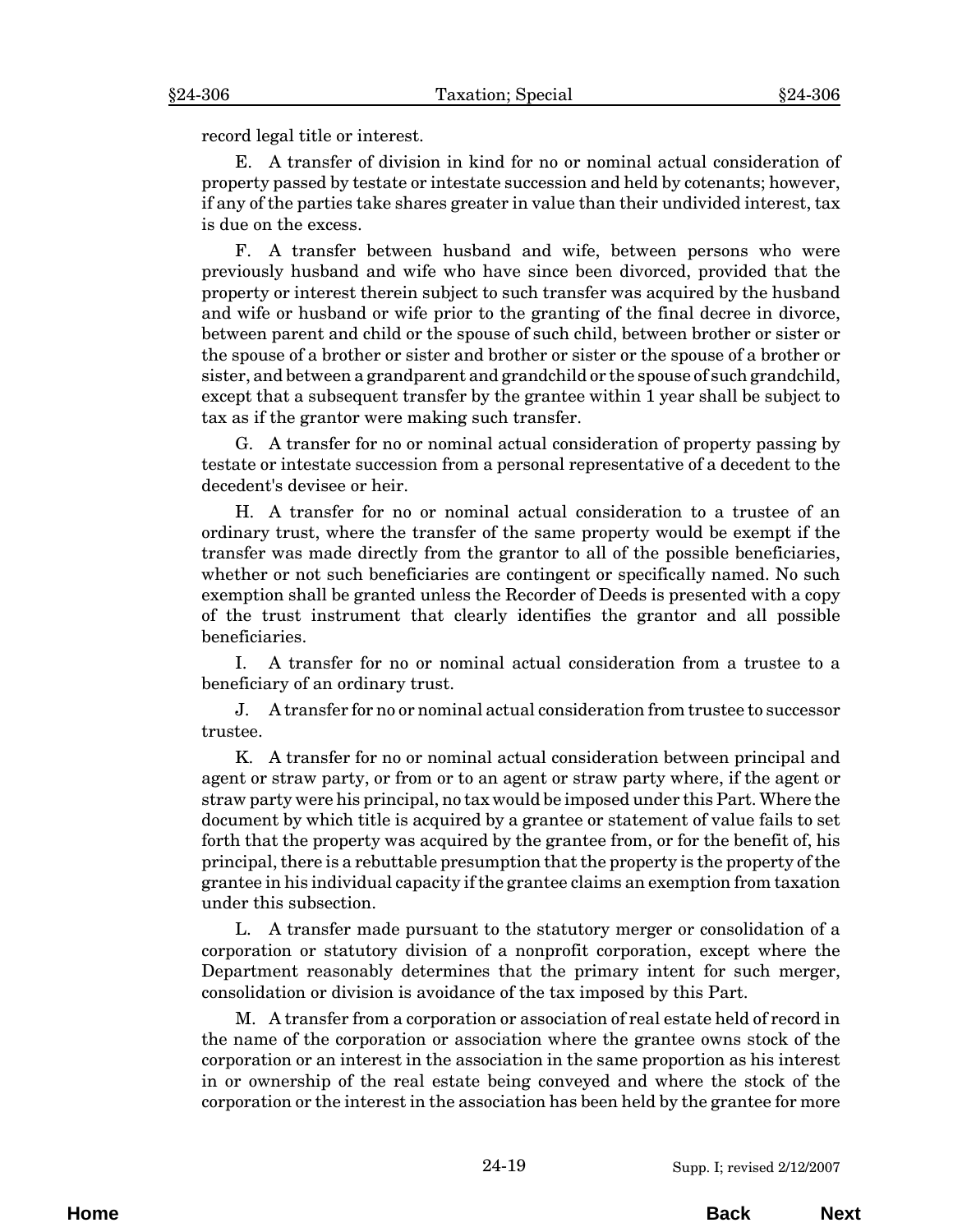<span id="page-21-0"></span>than 2 years.

N. A transfer from a nonprofit industrial development agency or authority to a grantee of property conveyed by the grantee to that agency or authority as security for a debt of the grantee or a transfer to a nonprofit industrial development agency or authority.

O. A transfer from a nonprofit industrial development agency or authority to a grantee purchasing directly from it, but only if the grantee shall directly use such real estate for the primary purpose of manufacturing, fabricating, compounding, processing, publishing, research and development, transportation, energy conservation, energy production, pollution control, warehousing or agriculture; and the agency or authority has the full ownership interest in the real estate transferred.

P. A transfer by a mortgagor to the holder of a bona fide mortgage in default in lieu of a foreclosure or a transfer pursuant to a judicial sale in which the successful bidder is the bona fide holder of a mortgage, unless the holder assigns the bid to another person.

Q. Any transfer between religious organizations or other bodies or persons holding title for a religious organization if such real estate is not being or has not been used by such transferor for commercial purposes.

R. A transfer to a conservancy which possesses a tax-exempt status pursuant to  $\S501(c)(3)$  of the Internal Revenue Code of 1954, 68A Stat. 3, 26 U.S.C.  $§501(c)(3)$ , and which has as its primary purpose preservation of land for historic, recreational, scenic, agricultural or open-space opportunities.

S. A transfer of real estate devoted to the business of agriculture to a family farm corporation by a member of the same family which directly owns at least 75% of each class of the stock thereof.

T. A transfer between members of the same family of an ownership interest in a real estate company or family farm corporation.

U. A transaction wherein the tax due is \$1 or less.

V. Leases for the production or extraction of coal, oil, natural gas or minerals and assignments thereof.

2. In order to exercise any exclusion provided in this Section, the true, full and complete value of the transfer shall be shown on the statement of value. A copy of the Pennsylvania realty transfer tax statement of value may be submitted for this purpose. For leases of coal, oil, natural gas or minerals, the statement of value may be limited to an explanation of the reason such document is not subject to tax under this Part.

(*Ord. 4-1987*, 5/11/1987)

### **§24-307. Transfers Between Associations or Corporations and Members Thereof**.

Except as otherwise provided in §24-306, documents which make, confirm or evidence any transfer or demise of title to real estate between associations or corporations and the members, partners, shareholders or stockholders thereof are fully taxable. For the purpose of this Part, corporations and associations are entities separate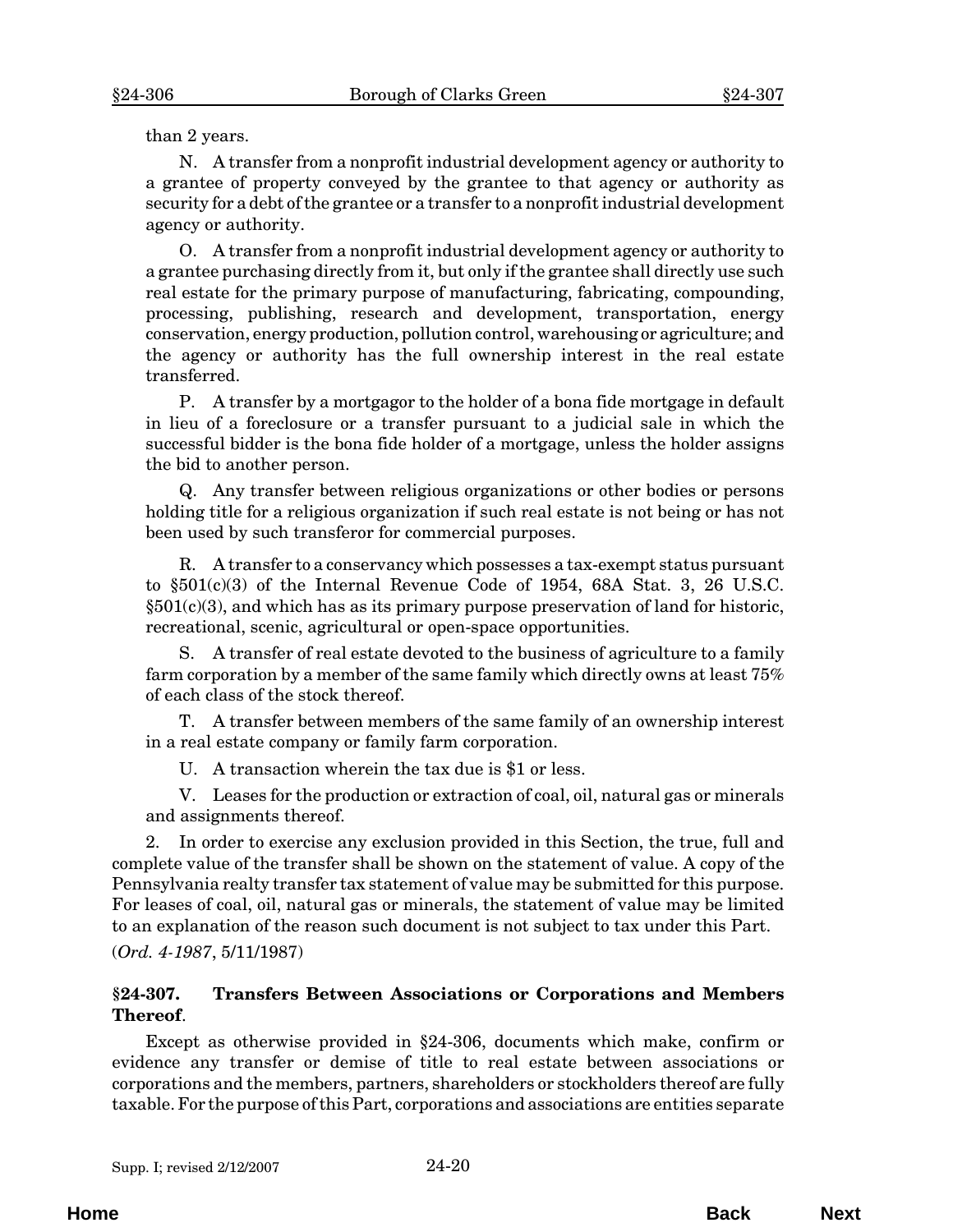<span id="page-22-0"></span>from their members, partners, stockholders or shareholders.

(*Ord. 4-1987*, 5/11/1987)

## **§24-308. Acquired Companies**.

1. A real estate company is an acquired company upon a change in the ownership interest in the company, however effective, if the change does not affect the continuity of the company and, if itself or together with prior changes, the change has the effect of transferring, directly or indirectly, 90% or more of the total ownership interest in the company within a period of 3 years.

2. With respect to real estate acquired after February 16, 1986, a family farm corporation is an acquired company when, because of voluntary or involuntary dissolution, it ceases to be a family farm corporation or when, because of issuance or transfer of stock or because of acquisition or transfer of assets that are devoted to the business of agriculture, it fails to meet the minimum requirements of a family farm corporation under this Part.

3. Within 30 days after becoming an acquired company, the company shall present a declaration of acquisition with the Recorder of each County in which it holds real estate for the affixation of documentary stamps and recording. Such declaration shall set forth the value of real estate holdings of the acquired company in such county. A copy of the Pennsylvania realty transfer tax declaration of acquisition may be submitted for this purpose.

(*Ord. 4-1987*, 5/11/1987)

## **§24-309. Credits Against Tax**.

1. Where there is a transfer of a residential property by a licensed real estate broker, which property was transferred to him within the preceding year as consideration for the purchase of other residential property, a credit for the amount of the tax paid at the time of the transfer to him shall be given to him toward the amount of the tax due upon the transfer.

2. Where there is a transfer by a builder of residential property which was transferred to the builder within the preceding year as consideration for the purchase of new, previously unoccupied residential property, a credit for the amount of the tax paid at the time of the transfer to the builder shall be given to the builder toward the amount of the tax due upon the transfer.

3. Where there is a transfer of real estate which is leased by the grantor, a credit for the amount of tax paid at the time of the lease shall be given the grantor toward the tax due upon the transfer.

Where there is a conveyance by deed of real estate which was previously sold under a land contract by the grantor, a credit for the amount of tax paid at the time of the sale shall be given the grantor toward the tax due upon the deed.

5. If the tax due upon the transfer is greater than the credit given under this Section, the difference shall be paid. If the credit allowed is greater than the amount of tax due, no refund or carryover credit shall be allowed.

(*Ord. 4-1987*, 5/11/1987)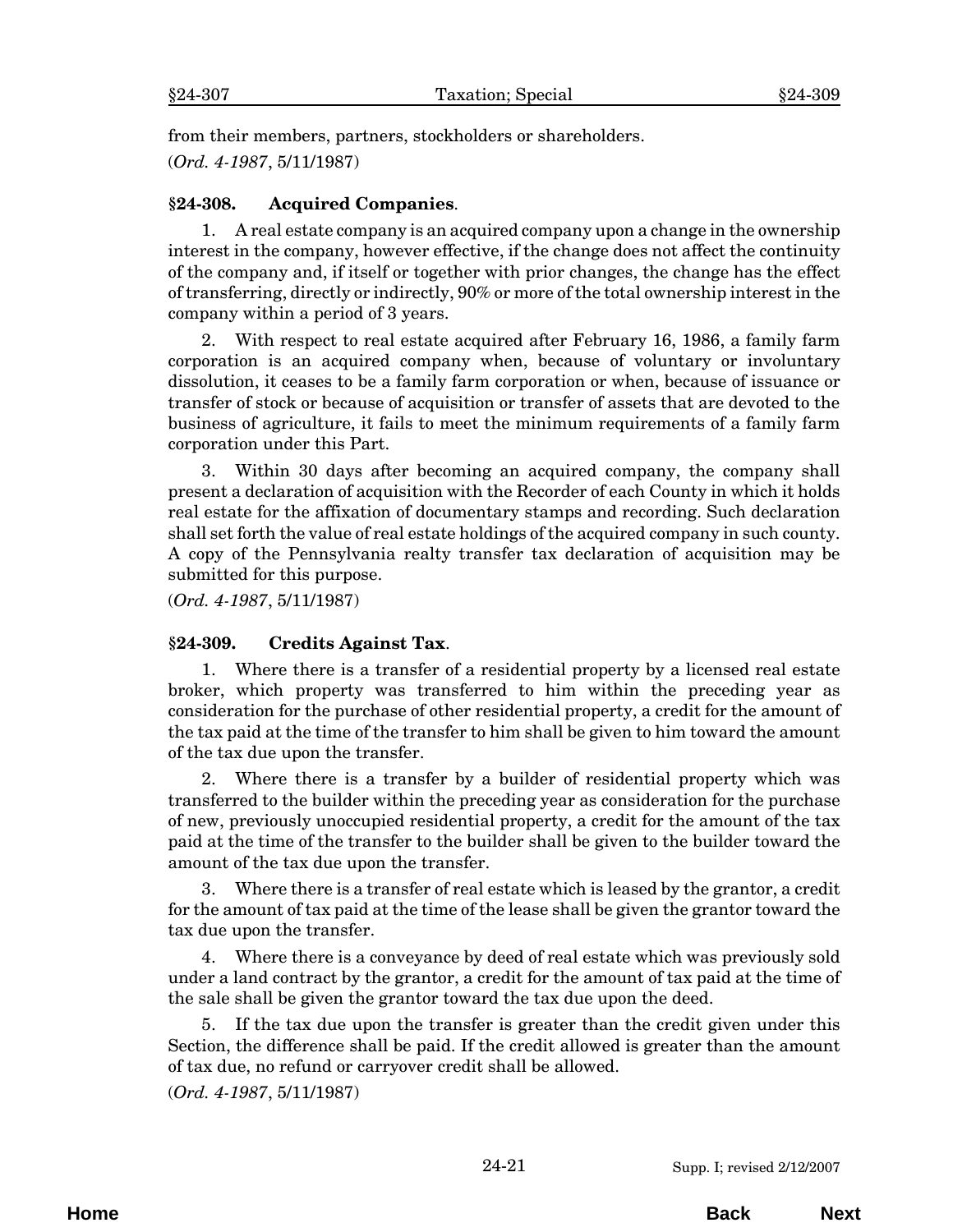#### <span id="page-23-0"></span>**§24-310. Extension of Leases**.

In determining the term of a lease, it shall be presumed that a right or option to renew or extend a lease will be exercised if the rental charge to the lessee is fixed or if a method for calculating the rental charge is established.

(*Ord. 4-1987*, 5/11/1987)

## **§24-311. Proceeds of Judicial Sale**.

The tax herein imposed shall be fully paid and have priority out of the proceeds of any judicial sale of real estate before any other obligations, claim, lien, judgment, estate or costs of the sale and of the writ upon which the sale is made, except the State realty transfer tax, and the sheriff or other officer conducting said sale shall pay the tax herein imposed out of the first moneys paid to him in connection therewith. If the proceeds of the sale are insufficient to pay the entire tax herein imposed, the purchaser shall be liable for the remaining tax.

(*Ord. 4-1987*, 5/11/1987)

## **§24-312. Duties of Recorder of Deeds**.

1. As provided in 16 P.S. §11011-6, as amended by Act of July 7, 1983, P.L. 40, No. 21, the Recorder of Deeds shall be the collection agent for the local realty transfer tax, including any amount payable to the Borough of Clarks Green based on a redetermination of the amount of tax due by the Commonwealth of Pennsylvania of the Pennsylvania realty transfer tax, without compensation from the Borough of Clarks Green.

2. In order to ascertain the amount of taxes due when the property is located in more than one political subdivision, the Recorder shall not accept for recording such a deed unless it is accompanied by a statement of value showing what taxes are due each municipality.

3. On or before the tenth of each month, the Recorder shall pay over to the Borough of Clarks Green all local realty transfer taxes collected, less 2% for use of the county, together with a report containing the information as is required by the Commonwealth of Pennsylvania in reporting collections of the Pennsylvania realty transfer tax. The 2% commission shall be paid to the County.

4. Upon a redetermination of the amount of realty transfer tax due by the Commonwealth of Pennsylvania, the Recorder shall rerecord the deed or record the additional realty transfer tax form only when both the State and local amounts and a rerecording or recording fee has been tendered.

(*Ord. 4-1987*, 5/11/1987)

## **§24-313. Statement of Value**.

Every document lodged with or presented to the Recorder of Deeds for recording shall set forth therein and as a part of such document the true, full and complete value thereof or shall be accompanied by a statement of value executed by a responsible person connected with the transaction showing such connection and setting forth the true, full and complete value thereof or the reason, if any, why such document is not subject to tax under this Part. A copy of the Pennsylvania realty transfer tax statement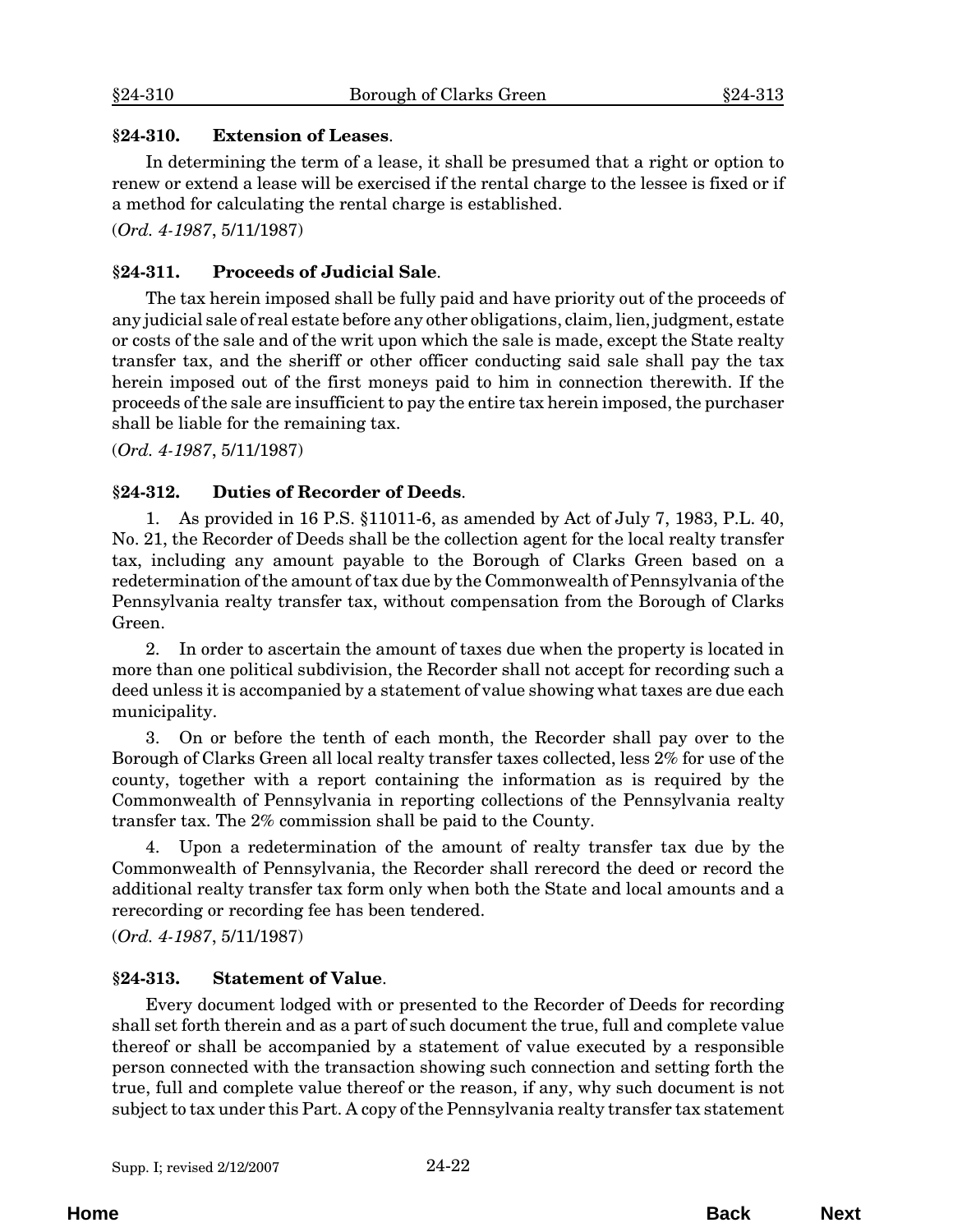<span id="page-24-0"></span>of value may be submitted for this purpose. The provisions of this Section shall not apply to any excludable real estate transfers which are exempt from taxation based on family relationship. Other documents presented for the affixation of stamps shall be accompanied by a certified copy of the document and statement of value executed by a responsible person connected with the transaction showing such connection and setting forth the true, full and complete value thereof or the reason, if any, why such document is not subject to tax under this Part.

(*Ord. 4-1987*, 5/11/1987)

### **§24-314. Civil Penalties**.

1. If any part of any underpayment of tax imposed by this Part is due to fraud, there shall be added to the tax an amount equal to 50% of the underpayment.

2. In the case of failure to record a declaration required under this Part on the date prescribed therefor, unless it is shown that such failure is due to reasonable cause, there shall be added to the tax 5% of the amount of such tax if the failure is for not more than 1 month, with an additional 5% for each additional month or fraction thereof during which such failure continues, not exceeding 50% in the aggregate.

(*Ord. 4-1987*, 5/11/1987)

### **§24-315. Unpaid Taxes to Become Lien**.

The tax imposed by this Part shall become a lien upon the lands, tenements or hereditaments, or any interest therein, lying, being situated, wholly or in part within the boundaries of the Borough of Clarks Green, Lackawanna County, Pennsylvania, which lands, tenements, hereditaments or interest therein are described in or conveyed by or transferred by the deed which is the subject of the tax imposed, assessed and levied by this Part, said lien to begin at the time when the tax under this Part is due and payable, and continue until discharge by payment or in accordance with the law, and the Solicitor is authorized to file a municipal or tax claim in the Court of Common Pleas of Lackawanna County, in accordance with the provisions of the Municipal Claims and Liens Act of 1923, 53 P.S. §7101 *et seq*., its supplements and amendments. (*Ord. 4-1987*, 5/11/1987)

#### **§24-316. Enforcement and Collection of Taxes**.

1. All taxes imposed by this Part, together with interest and penalties prescribed herein, shall be recoverable as other debts of like character are recovered.

2. The Treasurer of the Borough of Clarks Green, or his designee, is charged with the enforcement and collection of tax and is empowered to promulgate and enforce reasonable regulations for enforcement and collection of the tax. The regulations which have been, or in the future will be, promulgated by the Pennsylvania Department of Revenue under 72 P.S. §8101-C *et seq*. are incorporated into and made a part of this Part.

3. If the current amount of the tax is not paid by the last date prescribed for timely payment, the Borough of Clarks Green, pursuant to §1102-D of the Tax Reform Code of 1971, 72 P.S. §8102-D, authorizes the Pennsylvania Department of Revenue to determine, collect and enforce the tax and all interest and penalties thereon. [*Ord. 3-*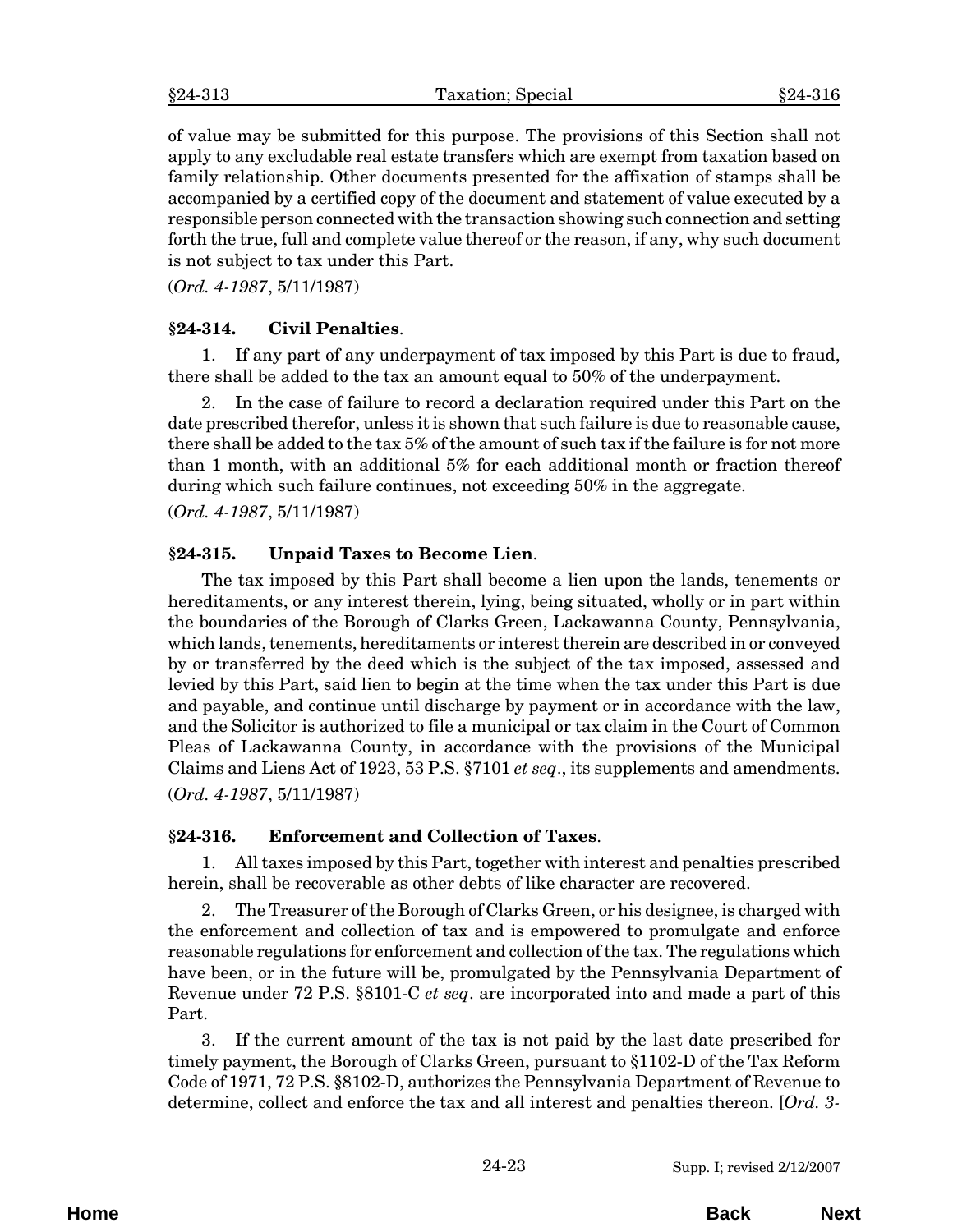#### <span id="page-25-0"></span>*2006*]

(*Ord. 4-1987*, 5/11/1987; as amended by *Ord. 3-2006*, 9/11//2006, §2)

## **§24-317. Refunds**.

Whenever the Commonwealth of Pennsylvania shall determine that there has been an overpayment to it of realty transfer tax due under the Local Realty Transfer Tax Act, 72 P.S. §8108-C *et seq.*, the Treasurer of the Borough of Clarks Green, or his designee, may accept that determination as evidence of an overpayment of the tax hereunder sufficient to allow a refund to the taxpayer of the amount of the overpayment. No interest shall be paid upon any such overpayment.

(*Ord. 4-1987*, 5/11/1987)